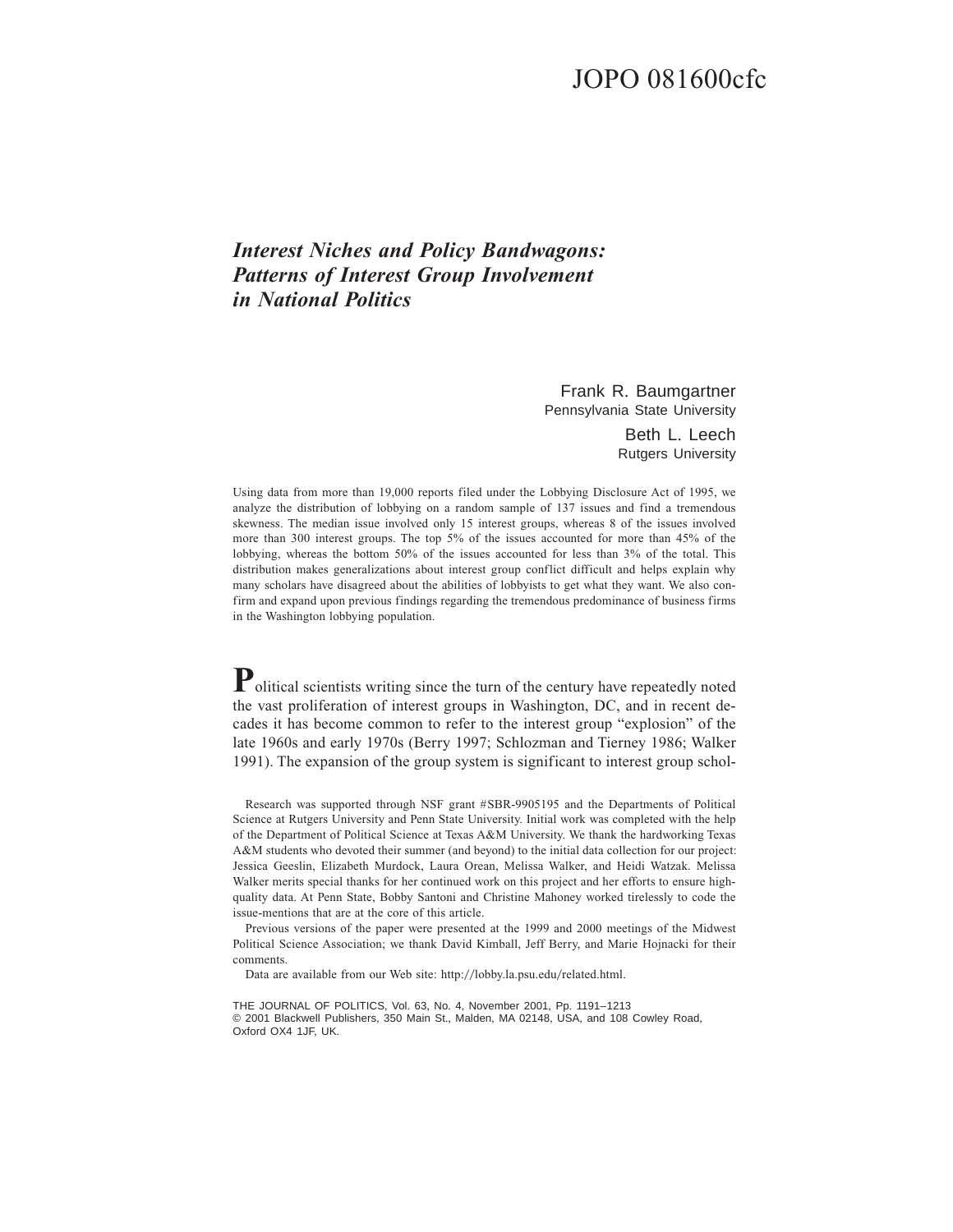ars not only because of concerns about excessive interest group power, but also because of the subfield's long romance with the ideal of pluralist representation. Interest groups do, after all, represent interests, so a concern of virtually every scholar in the subfield has been the question of whose interests are being represented.

The recent growth of the national interest group population has been empirically documented in surveys (Schlozman and Tierney 1986; Walker 1991), but the conclusions drawn about interest group influence have been mixed. Salisbury (1990) and Heinz et al. (1993) have argued that one result of interest group proliferation is that any single interest group wields much less power. With so many interest groups active in Washington, competition is greater and it is more difficult for a single group to attract the attention of overburdened members of Congress. At the same time, others (Browne 1990; Gray and Lowery 1996) have noted that despite the proliferation of groups, on some issues there is much less interest group activity—indeed, that interest groups may gravitate toward issue niches in which no other organized interests are active. This finding has significant implications. An interest group that is active on an issue involving hundreds of other organized interests may find it difficult to have a noticeable impact. On the other hand, an interest group that finds a quiet policy corner in which to request the insertion of a few lines of legislative language may find that its influence is quite substantial.

Unfortunately, to date we have little indication of what the interest group issue universe looks like or, more precisely, how the involvement of groups is distributed across issues. Although surveys have provided a clear and consistent picture of the population of national interest groups (e.g., Heinz et al. 1993; Leech 1998; Schlozman and Tierney 1986; Walker 1991), collecting a random sample of issues on which organized interests are active has proved much more difficult. As a result, we have little idea of what proportion of overall interest group activity is characterized by competition and what proportion involves niche issues. This makes generalizing about lobbying difficult and explains why scholars have disagreed about the relative abilities of individual lobbyists to get what they want (see Baumgartner and Leech 1998).

There have been attempts to address this empirical question more completely. Walker (1991) found that more than 70% of the citizen groups and groups representing the profit sector said they at least sometimes faced opposition from other groups. Of course, these survey data cannot address how *often* groups face opposition since groups may face opposition on some types of issues but not others. Heinz et al. (1993) considered interest group involvement in 80 national issues and found at least some interest group conflict in all 80 issues. However, as the authors note, all of the issues were "relatively major ones. All of them had been given considerable attention by the *Congressional Quarterly* or other journals that cover national policy making, which is how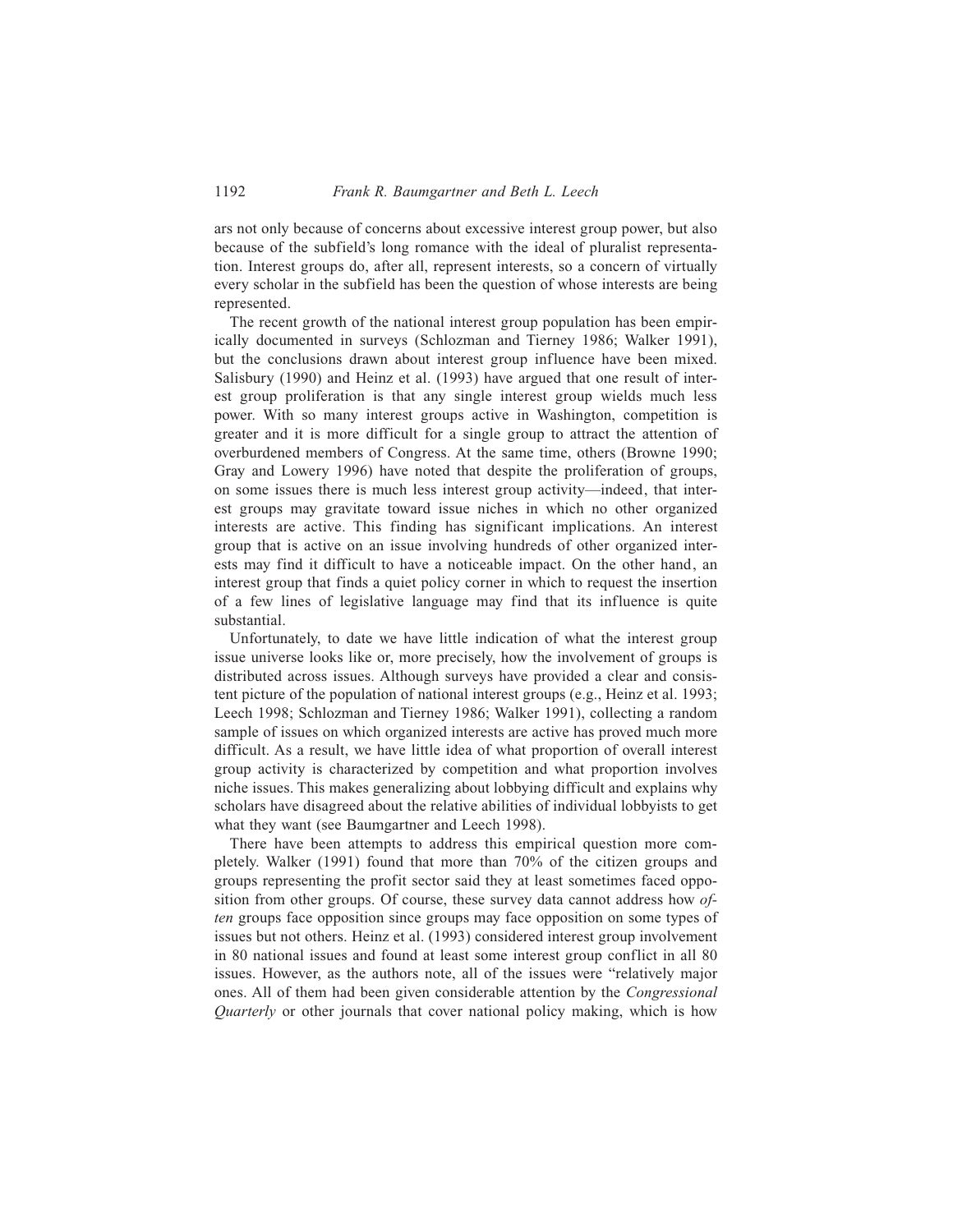they came to our notice"  $(314-15)$ .<sup>1</sup> Browne (1990, 1995), by comparison, has noted how frequently the agricultural groups he studied chose niche issues. He found that 92% of the 402 issues he studied "affect only . . . a specific commodity, product, or stage in the food and fiber delivery process" (1990, 488) and that most groups focused their energies on these narrow issues and attempted to avoid conflict. These disparate findings clearly suggest that the method used to select the issues for study has a great impact on the conclusions of the study.

This article presents the first analysis of the distribution of lobbying activities in Washington, DC, across a random sample of issues. Our findings make clear that interest groups are active in an extremely broad range of circumstances. In many cases, there are almost no rival interest groups active. In a small number of cases, however, literally hundreds of lobbyists descend on the Capitol. We first describe the new data source that makes such an analysis possible: reports filed under the Lobbying Disclosure Act of 1995. We then present data from these reports that confirm and expand upon previous findings concerning the degree of business predominance in the interest group lobbying population. Finally, we present our findings concerning the frequency with which interest groups in Washington lobby within issue niches versus how often they jump on policy bandwagons and lobby among the crowd.

#### A New Data Source

Congress acted in 1995 to require a tougher and more inclusive registration procedure than that which had been widely flouted after the 1946 registration act.2 The 1995 Lobbying Disclosure Act significantly expanded the reporting requirements for organizations active in Washington, for the first time requiring semi-annual reports from each firm or organization active in lobbying ac-

<sup>1</sup>Interest group researchers often select issues for study based on mentions in news coverage (or, like Kollman 1998, because those issues have been the topic of a public opinion poll). It is important to note that such research designs systematically bias the sample of issues toward more salient issues. By design, niche issues will not be included in such studies.

<sup>2</sup> Graves (1949) suggested, in a report to Congress, that the wording of the 1947 act was flawed because it stated that reporting would be required only of those whose "principal purpose" was to influence the passage or defeat of legislation. He wrote: "There are few organizations indeed that would be willing to admit that the primary reason for their existence was the influence of legislation, even though when Congress is in session they may be particularly active in that regard" (6). Thus, registration under the 1947 act ended up being limited primarily to professional lobbyists, while most interest groups with Washington lobbying offices avoided the registration requirement. Graves noted that even the National Association of Manufacturers, one of the best known and most active interest organizations of the time, "contends that it is primarily a service organization for its 1,600 members" (7). As a result, of the more than 1,800 interest groups that Graves was able to identify from the Washington phone directory and lists of witnesses at congressional hearings, fewer than half had registered.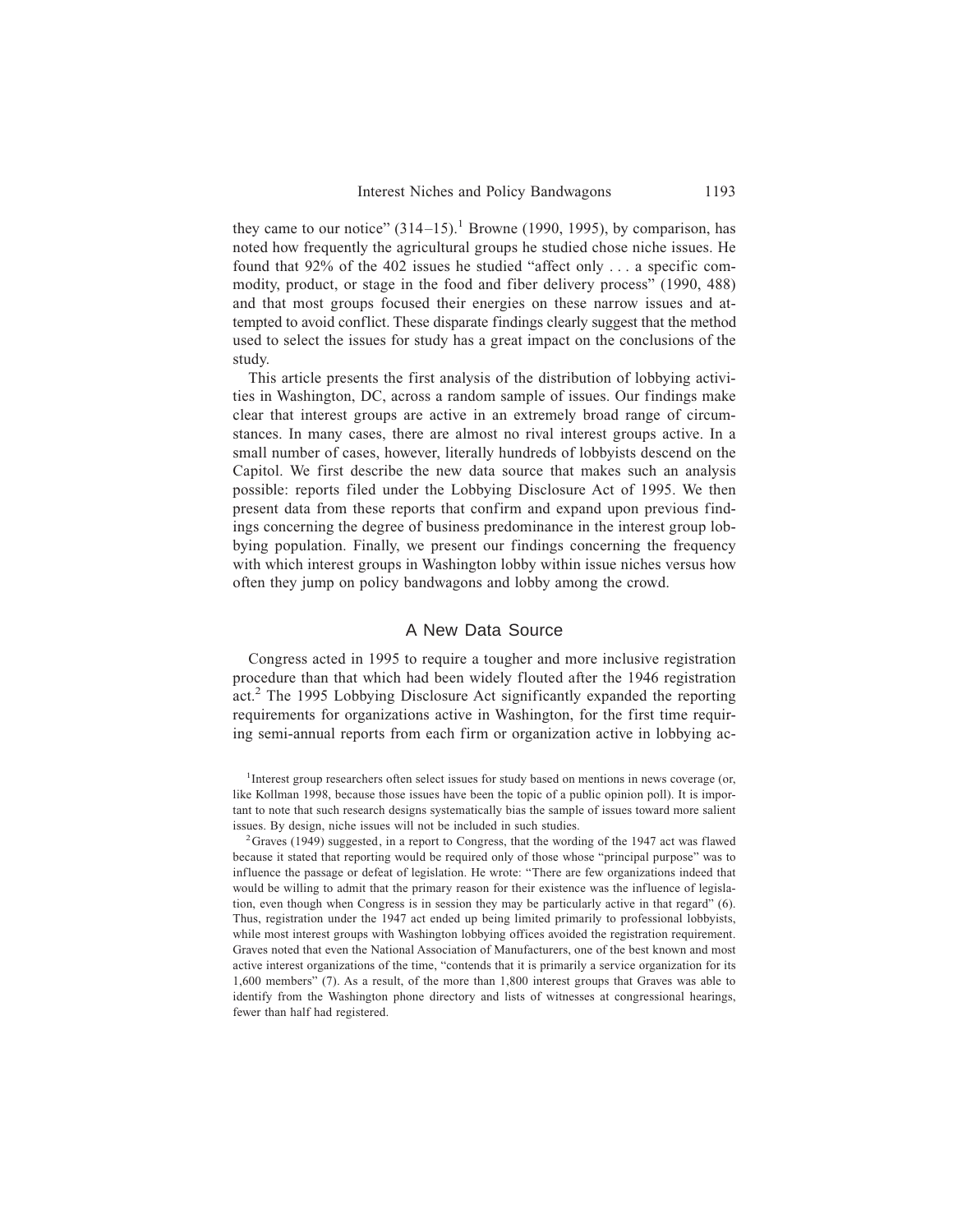tivities.<sup>3</sup> We obtained the complete set of records for the December 1996 filing period—approximately 19,000 reports—and we present our findings here (see Baumgartner and Leech 1999 and Furlong 1998 about the difficulties in obtaining and coding these data). There are several important limitations of the law (also see Appendix A). First, organizations spending less than \$20,500 on lobbying in a six-month period need not register: this would exclude small groups operating on a shoestring budget or organizations that lobby rarely. Second, the law is aimed at providing a record of direct contacts of government officials that would not otherwise be noted, and, therefore, groups need not report grassroots lobbying, media campaigns, litigation, testimony at hearings, or submissions under notice and comment.

Despite its limitations, the law still provides the most extensive look at the broadest range of lobbying organizations ever because it includes those that lobby directly as well as those that hire lobbying firms to work on their behalf. Most surveys of interest groups conducted by political scientists have limited their questions to organizations that lobbied directly (for an exception, see Heinz et al. 1993). Each lobbying disclosure report lists the amount of money spent on lobbying, the particular issues of concern to the organizations, the government agencies or congressional offices contacted, and the number of lobbyists employed by the organization. As such, it provides a much more detailed estimate of the degree of lobbying effort made by organizations in Washington than any information previously collected.

## Overview of Lobbying Activities

Businesses and trade associations make up more than half of the Washington lobbying community, whether we count only those lobbying directly or include those hiring lobbying firms to work on their behalf. Table 1 presents a simple breakdown of registered lobbying organizations by type, showing how many of each type register themselves and how many appear solely as clients to the lobbying firms. (The figures for those hiring firms represent only those with no in-house lobbyists; the table does not double-count those organizations that hire a lobbying firm in addition to lobbying on their own.)

<sup>3</sup>There are many reasons to expect compliance with the act to be substantial, including two in particular. First, interest groups fear that opponents will expose any failures to report fully on their own lobbying activities. A labor union lobbyist, for example, mentioned in an interview that he was listed on the report only because his union feared that if he were not listed a case could be made that the group had not fully complied. A second reason for compliance is commercial: public relations firms not only keep their own records of billing hours but they also can expect that potential clients will look to the lobby reports to see how much other clients have paid for their services. Hired lobbyists have indicated in interviews that they have a strong incentive to "look big"—not only do they want to appear to do a lot of business, they also want client A to know that client B has paid a lot for their services.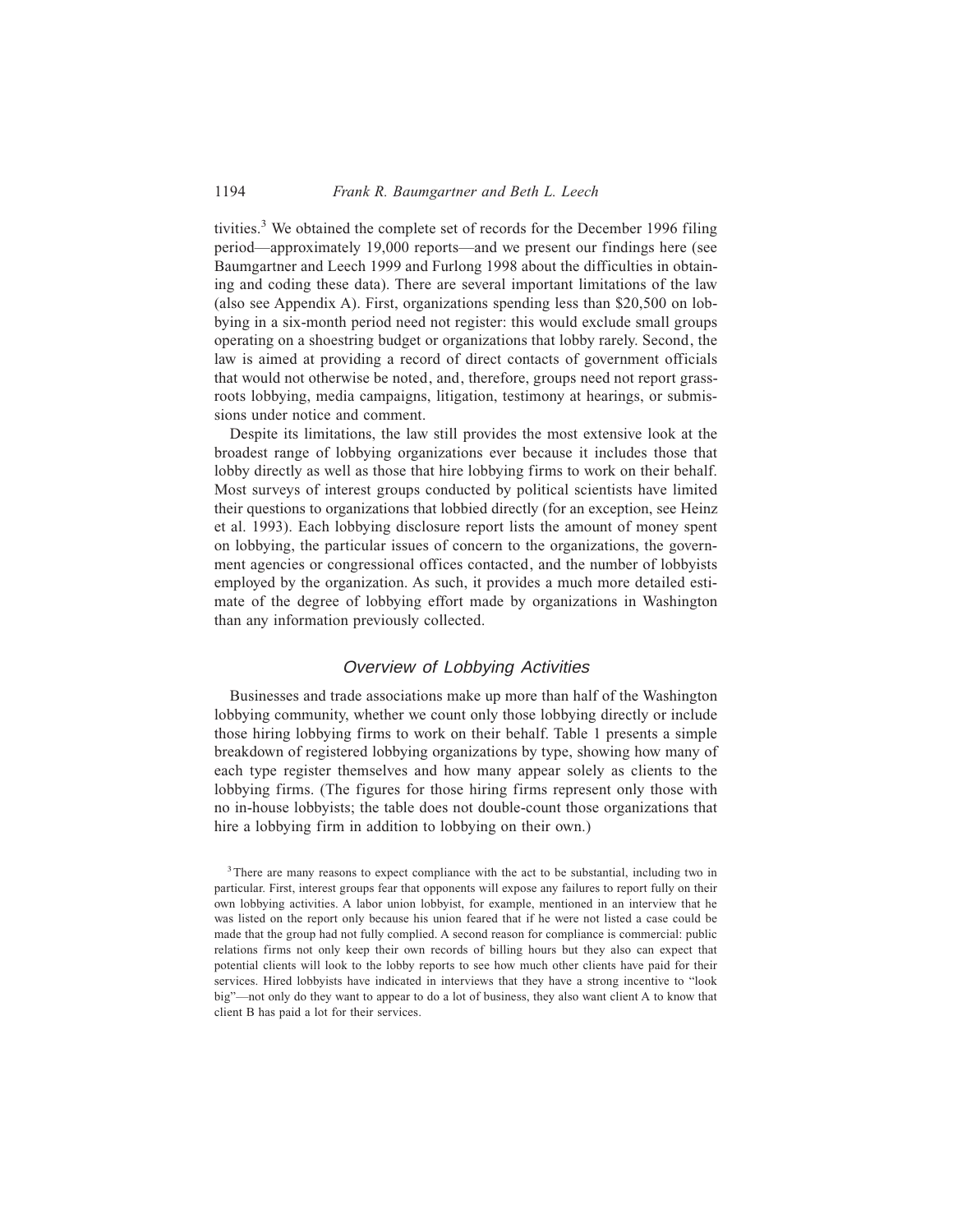Trade associations, typically based in Washington themselves, are considerably less likely to make exclusive use of hired firms than are businesses: they constitute only 14% of the clients, but about 22% of the organizations with direct lobbying capacities. Citizen groups and nonprofits are similarly unlikely to use lobbying firms to the exclusion of in-house lobbyists: they represent only 7% of the clients, but 14% of the direct lobbying organizations. Government organizations seem to be especially prolific users of the lobbying firms, but this finding is largely due to the fact that federal, state, and local governmental bodies are exempt from registration. Only those governmental organizations represented by lobbying firms and a few non-exempt organizations have registered. Institutions (universities, hospitals, stock exchanges, cultural institutions, and other public/private institutions) were present in approximately equal proportions in the two sets of groups.

Table 1 also shows how our new data compare to two previously collected surveys of Washington interest groups. Schlozman and Tierney's survey of interestgroup activities (1986), sampled from a 1981 listing of organizations with Washington offices, was weighted by the amount of news coverage the organizations had received in the *National Journal*. Leech's dissertation (1998) was based on a similar, but unweighted, sample of groups having Washington offices in 1995. Comparing these previous studies with either the clients or the direct lobbyists in these new data indicates that the extent of business predominance in the group system is greater than previously reported.

|                               | Schlozman and    |               |              |                |                  |                | Lobbying Disclosure Reports (1996) |          |
|-------------------------------|------------------|---------------|--------------|----------------|------------------|----------------|------------------------------------|----------|
| Type of Organization          | Tierney $(1981)$ |               | Leech (1995) |                | Direct Lobbyists |                | Clients of Firms                   |          |
|                               | N                | $\frac{0}{0}$ | N            | $\frac{0}{0}$  | N                | $\frac{0}{0}$  | N                                  | $\%$     |
| <b>Businesses</b>             |                  | 30            | 337          | 24             | 698              | 41             | 1.853                              | 44       |
| Trade Associations            |                  | 26            | 348          | 24             | 372              | 22             | 578                                | 14       |
| Nonprofits and Citizen Groups |                  | 18            | 425          | 29             | 248              | 14             | 306                                | 7        |
| Professional Associations     |                  | 7             | 210          | 15             | 157              | 9              | 181                                | 4        |
| <b>Institutions</b>           |                  |               |              |                | 116              | 7              | 335                                | 8        |
| Unions                        |                  | 11            | 42           | 3              | 41               | $\overline{c}$ | 19                                 | $\Omega$ |
| Governments                   |                  |               | 48           | 3              | 26               | $\overline{c}$ | 681                                | 16       |
| Other                         |                  | 7             | 32           | $\overline{c}$ | 53               | 3              | 258                                | 6        |
| Total                         | 175              | 99            | 1.442        | 100            | 1.711            | 100            | 4,211                              | 99       |

#### TABLE 1

#### Comparison of 1996 Lobbying Reports with Two Previous Surveys

*Sources*: Schlozman and Tierney 1986, 413; Leech 1998. Dates in the column heads refer to when the sampling frames were created, not to the publication dates.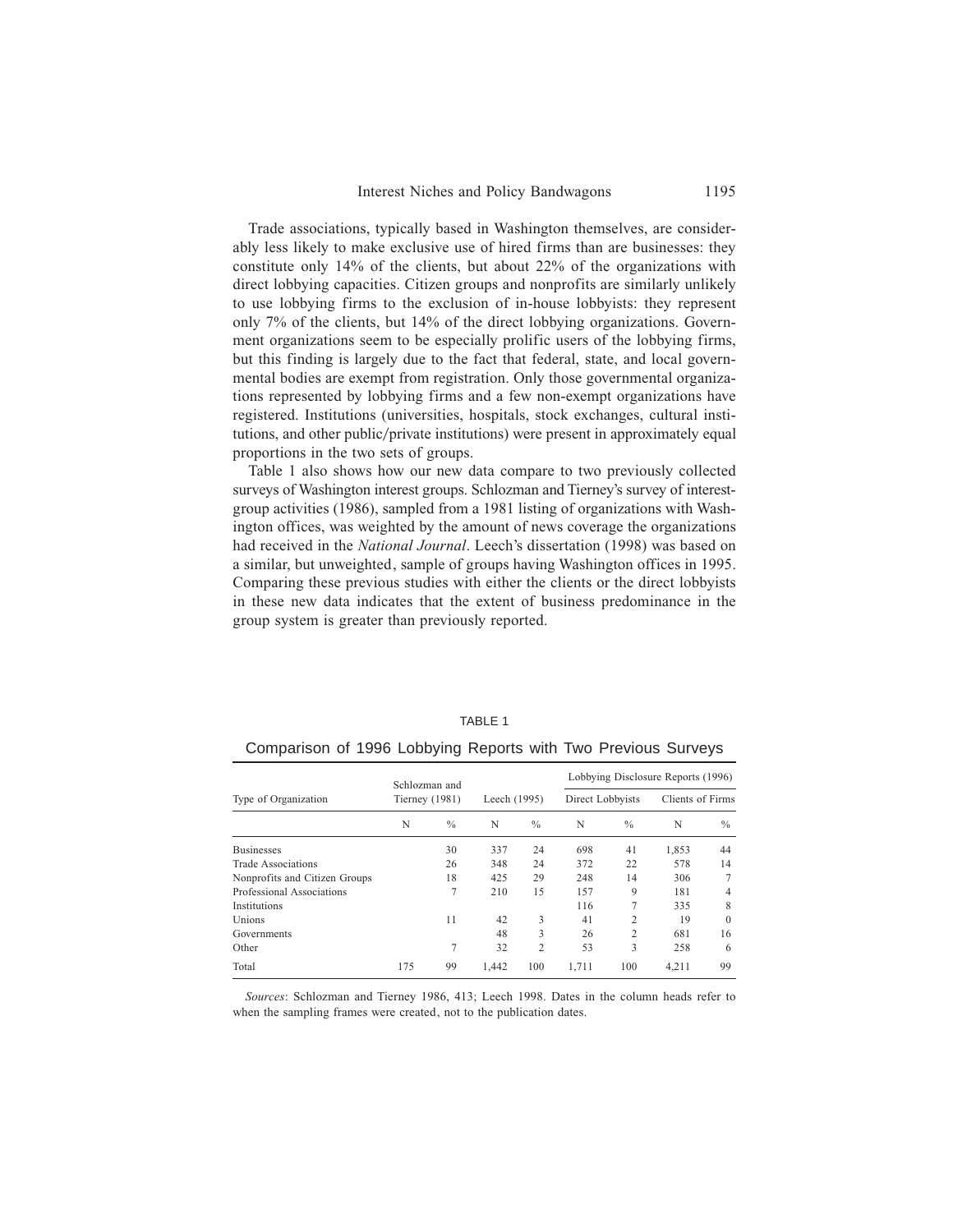| Group Type                    | Total<br>Registrations |               | Number of<br>Reports Filed |                | Number of<br>Issues Mentioned |      |
|-------------------------------|------------------------|---------------|----------------------------|----------------|-------------------------------|------|
|                               | N                      | $\frac{0}{0}$ | N                          | $\frac{0}{0}$  | N                             | $\%$ |
| <b>Business</b>               | 2,548                  | 43            | 9,145                      | 46             | 21,055                        | 43   |
| Trade Associations            | 948                    | 16            | 3,443                      | 17             | 9.704                         | 20   |
| Professional Associations     | 336                    | 6             | 1,190                      | 6              | 3,700                         | 7    |
| Unions                        | 60                     |               | 348                        | $\overline{c}$ | 1,254                         | 3    |
| Nonprofits and Citizen Groups | 552                    | 9             | 1,641                      | 8              | 4,969                         | 10   |
| Government Organizations      | 706                    | 12            | 1.934                      | 10             | 4.094                         | 8    |
| Institutions                  | 450                    | 8             | 1,427                      | 7              | 3,485                         | 7    |
| Unknown                       | 317                    | 5             | 564                        | 3              | 1,257                         | 3    |
| Overall                       | 5.907                  | 100           | 19,692                     | 100            | 49,518                        | 100  |

## TABLE 2 Levels of Lobbying Activity

## Weighting by Resources and Levels of Activity

The reports filed in response to the Lobbying Disclosure Act also allow us to weight the activities of groups by at least a rough indicator of how active they are in the lobbying process. Not only do businesses constitute the largest category of lobbying organizations in Washington, as we saw in Table 1, but they are by far the best endowed and the most active. Table 2 shows not only the number of registrants, as in Table 1, but also how many reports they filed and how many issues they mentioned.<sup>4</sup> These further indicators of the amount of lobbying activity show an even greater business and trade dominance in the system. Businesses, trade, and professional associations together account for 65% of the registrations, 69% of the reports filed, and 70% of the issues mentioned.

<sup>4</sup> An organization must file separate lobbying reports for each of 74 congressionally designated issue areas in which it is active. Therefore, groups that are active on a wide variety of issues will have more reports than groups that are active in only a few issues. In addition, since reports may be filed by an organization on its own behalf and by one or more lobbying firms on behalf of the same group, it is possible for a group to have more than 74 reports filed in its name. If a group lobbied on its own behalf in the TOB category (tobacco issues) and hired four lobbying firms to lobby on its behalf on TOB issues, the group would have five reports filed under its name. Each report may list multiple issues for that issue area, and the same issue may be counted multiple times for a single organization if it is an issue that crosses jurisdictional boundaries—for instance, in the case of tobacco issues, these might be reported as TOB issues and as HCR (health care) issues. Despite—or perhaps because of—the multiple counts, the number of reports and the number of issue-mentions make good measures of overall lobbying activity by an organization because they indicate the degree of effort and attention being expended.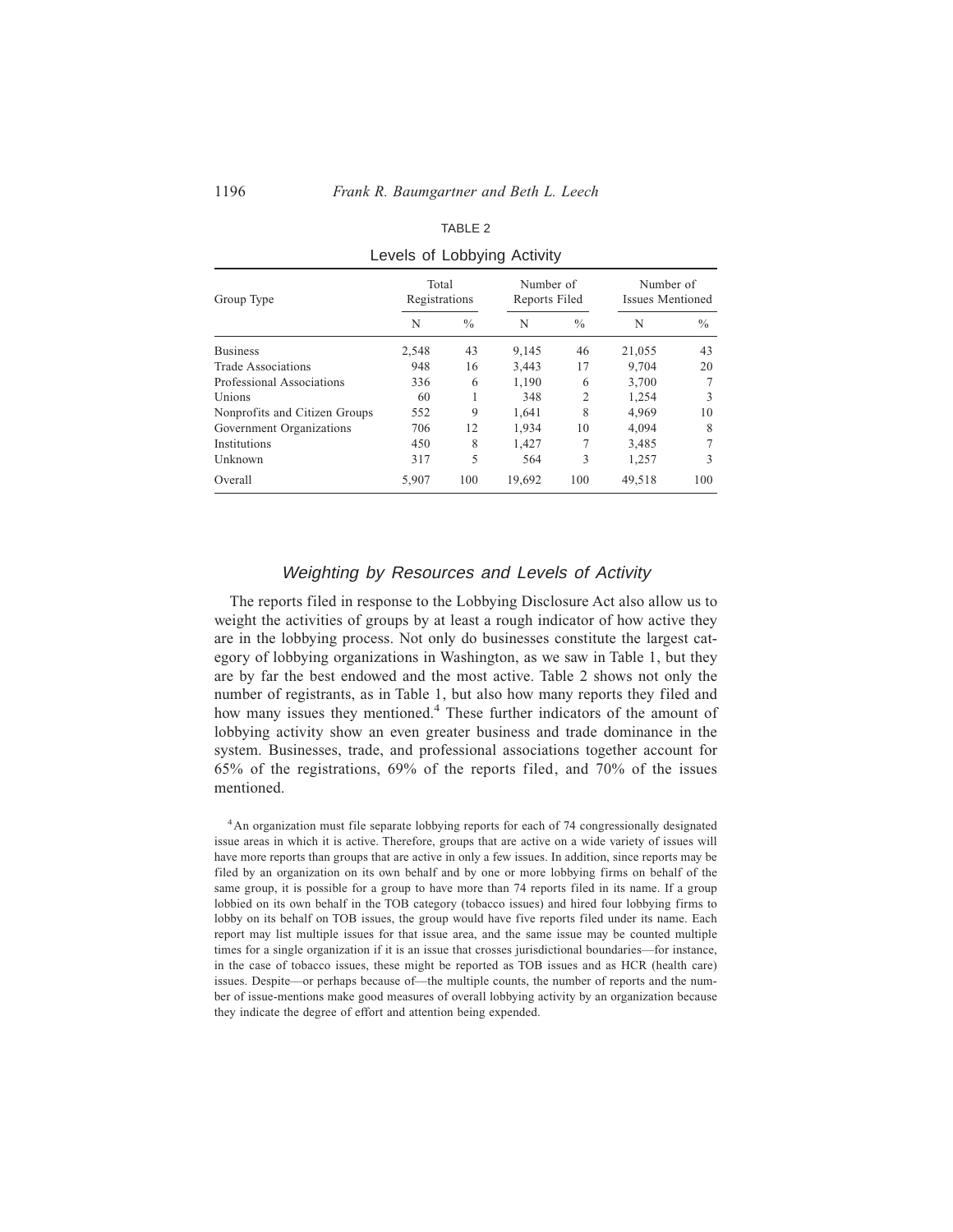Table 3 shows that this imbalance is exacerbated when we look at the aggregate spending on lobbying by each of these types of groups. Businesses and trade associations, taken together, spent over nine times more money on lobbying than citizen groups and nonprofits. Business spending on lobbying—\$461 million—makes up more than half of the \$823 million total spent on lobbying in 1996 by interest organizations representing themselves. Together, businesses, trade, and professional groups accounted for 85% of the total spending reported in 1996.

Businesses predominate in the lobbying disclosure reports, whether we look at simple numbers of registrations or whether we weight these activities by numbers of reports, numbers of issues mentioned, or levels of spending. Their level of activity, measured either by the number of reports they file, by the number of distinct issues mentioned in those reports, or by the amount of money spent, is even greater than has been found in previous surveys of the Washington interest-group system. Whereas citizen groups and nonprofit organizations report involvement in about 5,000 issues, businesses list more than 21,000 issues. Citizen groups may represent a growing element of the group system, and Berry (1999) has shown their influence in a number of important issues, but they constitute only about 9% to 10% of the lobbying environment in Washington, whether we look at reports, registrations, or expenditures. This is no doubt due in part to a tendency of the reports to discount poorly funded or occasional lobbying organizations—which describes many of the lesser-known citizen groups. The actual percentage of citizen groups in Washington is surely somewhat higher

| Group Type                    | Number<br>of Groups | Average<br>Lobbying<br>Expenditures | Aggregate<br>Lobbying<br>Expenditures | Percent<br>of Total |
|-------------------------------|---------------------|-------------------------------------|---------------------------------------|---------------------|
| <b>Business</b>               | 543                 | \$849,197                           | \$461,113,715                         | 56                  |
| Trade Associations            | 305                 | \$588,619                           | \$179,528,900                         | 22                  |
| Professional Associations     | 128                 | \$464,865                           | \$59,502,776                          | 7                   |
| Unions                        | 38                  | \$407,869                           | \$15,499,041                          | $\overline{2}$      |
| Nonprofits and Citizen Groups | 191                 | \$369,410                           | \$70,557,318                          | 9                   |
| Government Organizations      | 20                  | \$135,694                           | \$2,713,895                           | 0.3                 |
| Institutions                  | 95                  | \$289,153                           | \$22,304,658                          | 3                   |
| Unknown                       | 36                  | \$320,707                           | \$11,545,481                          |                     |
| Overall*                      | 1,356               | \$606,759                           | \$822,765,784                         | 100                 |

#### TABLE 3

#### Total Reported Spending by Interest Groups

\*These figures include only organizations that maintained their own in-house lobbying personnel and that spent at least \$20,500 on lobbying. The expenditures of organizations that relied exclusively on hired lobbying firms are not included in these totals.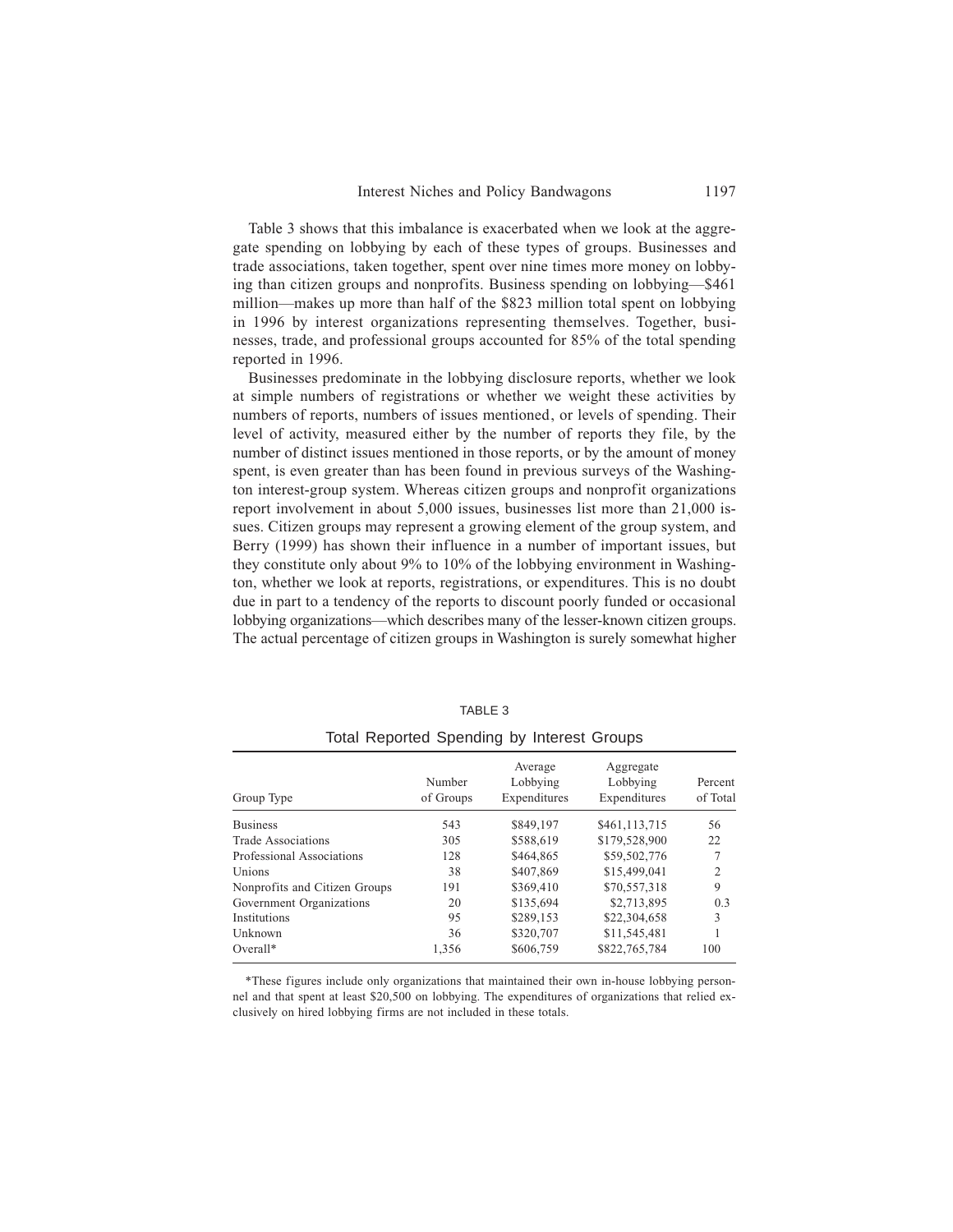than the lobbying registrations indicate; however, the share of issues and spending attributed to interest groups is likely to be more on target given that organizations that are not included in the reports operate at the fringes of the Washington influence community.

A few caveats should be offered here. First, the lobbying reports do not involve indirect lobbying. That is, when the Sierra Club organizes a grassroots campaign, when another organization leaks information to a journalist or purchases a series of ads on the radio or television, or when a group gets involved in a get-out-the-vote campaign, none of these activities will be reported since no direct contact of government officials is involved. To the extent that these conflict-expansion strategies are often the tools of the relatively underrepresented in the direct congressional lobbying process, then this data source would tend to understate such groups' influence and activities. On the other hand, there is little reason to believe that business firms and trade associations are shy about using these tactics. Leech's survey found that businesses used free media tactics (press conferences, press releases, contacting reporters, staging media events) nearly as often as nonprofit organizations, while using paid media considerably more frequently than the nonprofits (also see Goldstein 1999).

A second caveat is that we do not mean to suggest that the "business lobby" is a unified front that always finds itself opposed to the interests of consumer and ideological groups. Indeed, in many situations a business interest group may subsidize the lobbying efforts of a consumer group. The lobbying campaign in the 106th Congress to eliminate the 3% excise tax on telecommunications, for example, was largely funded by AT&T, Bell Atlantic, and two large trade associations, all of which were motivated to end the tax by the costs they occur in administrating it. But most of the benefits of such a tax cut would go to consumers themselves, and many consumer-oriented interest groups allied themselves with the business interests in that case and made use of their resources. In another recent case, the Environmental Protection Agency's 1999 decision to adopt more stringent standards on sulfur content in gasoline, environmental interest groups found themselves lobbying alongside car manufacturers as the car manufacturers sought to put more of the clean-air burden on oil companies by supporting the tougher standards. Rather than exhibiting a simple business-labor dichotomy, policy disputes often pit the interests of small businesses against those of large businesses, or of producers against distributors. As the tables above have shown, however, the sheer number of business lobbying groups and the level of resources they bring to bear means that businesses can afford to choose their issues, whereas consumer and ideological groups on most issues must hope that someone with cab fare is along for the ride.<sup>5</sup>

<sup>5</sup>The reason for this imbalance is more logical than political. Olson's (1965) by-product theory of large pressure groups ensures that organizations like businesses and trade associations, which originally formed for a purpose other than lobbying, will find it much easier to organize than groups that by their nature provide primarily collective benefits. In addition to the forces at work at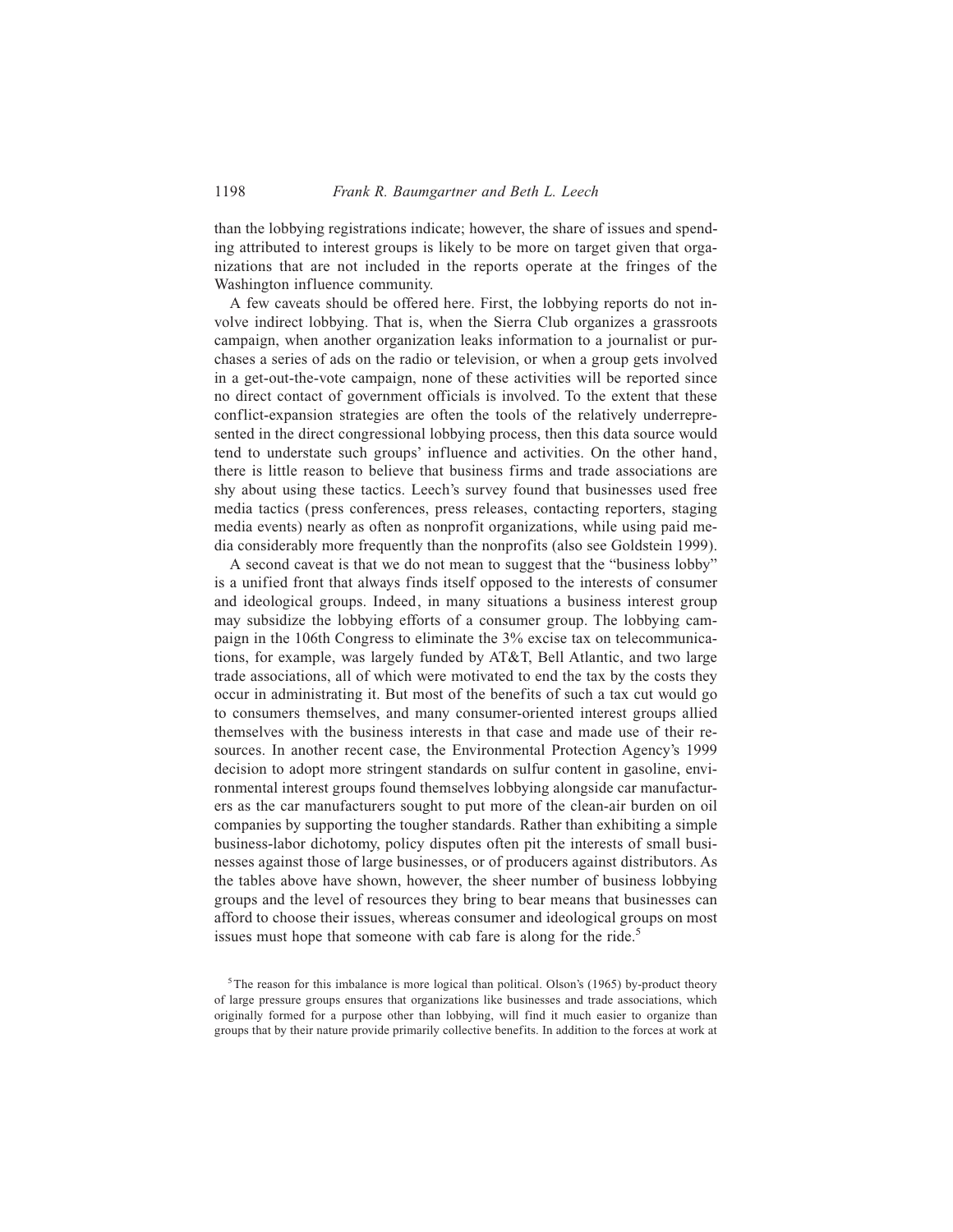#### TABLE 4

| Group Type                    | Total reports |      | Reports filed<br>mentioning our<br>sample of<br>137 issues |      |  |
|-------------------------------|---------------|------|------------------------------------------------------------|------|--|
|                               | N             | $\%$ | N                                                          | $\%$ |  |
| <b>Business</b>               | 9,145         | 46   | 4,737                                                      | 47   |  |
| <b>Trade Associations</b>     | 3,443         | 17   | 1,610                                                      | 16   |  |
| Professional Associations     | 1,190         | 6    | 600                                                        | 6    |  |
| Unions                        | 348           | 2    | 169                                                        | 2    |  |
| Nonprofits and Citizen Groups | 1,641         | 8    | 723                                                        | 7    |  |
| Government Organizations      | 1,934         | 10   | 1,052                                                      | 11   |  |
| Institutions                  | 1,427         |      | 824                                                        | 8    |  |
| Unknown                       | 564           | 3    | 281                                                        | 3    |  |
| Overall                       | 19,692        | 100  | 9,996                                                      | 100  |  |

## Comparing the Sample of 137 Cases with the Universe of Reports Filed

#### Lobbying Activities in a Sample of Issues

Disagreements and contradictions abound in the study of lobbying and policy making in American politics. We have laid out many of these in previous work (Baumgartner and Leech 1998), but a central problem in generalizing about "the" lobbying process has been that scholars have had little systematic information about how frequently interest groups engage in high-conflict lobbying activities versus more secretive, low-conflict lobbying behaviors. In order to answer these questions, we constructed a data set based on a random sample of all issues in which organized interests were involved in 1996, weighted by the levels of lobbying activity (see Appendix A). These data represent the first random sample of issues involving national interest groups that we know of; we can generalize for the first time about the distribution of lobbying activity across issues.

First, we note the correspondence of our sample of 137 cases with the larger universe from which they were drawn. Table 4 shows the overall number of

the level of the individual group, population-level influences should be expected to affect the diversity of the interest group system (Gray and Lowery 1996). Gray and Lowery's population ecology theory predicts that the size of different economic sectors within the interest group population should be expected to vary as the resource levels for those sectors change—that is, as government becomes more or less involved in a particular issue-area or as the field of potential members shrinks or grows.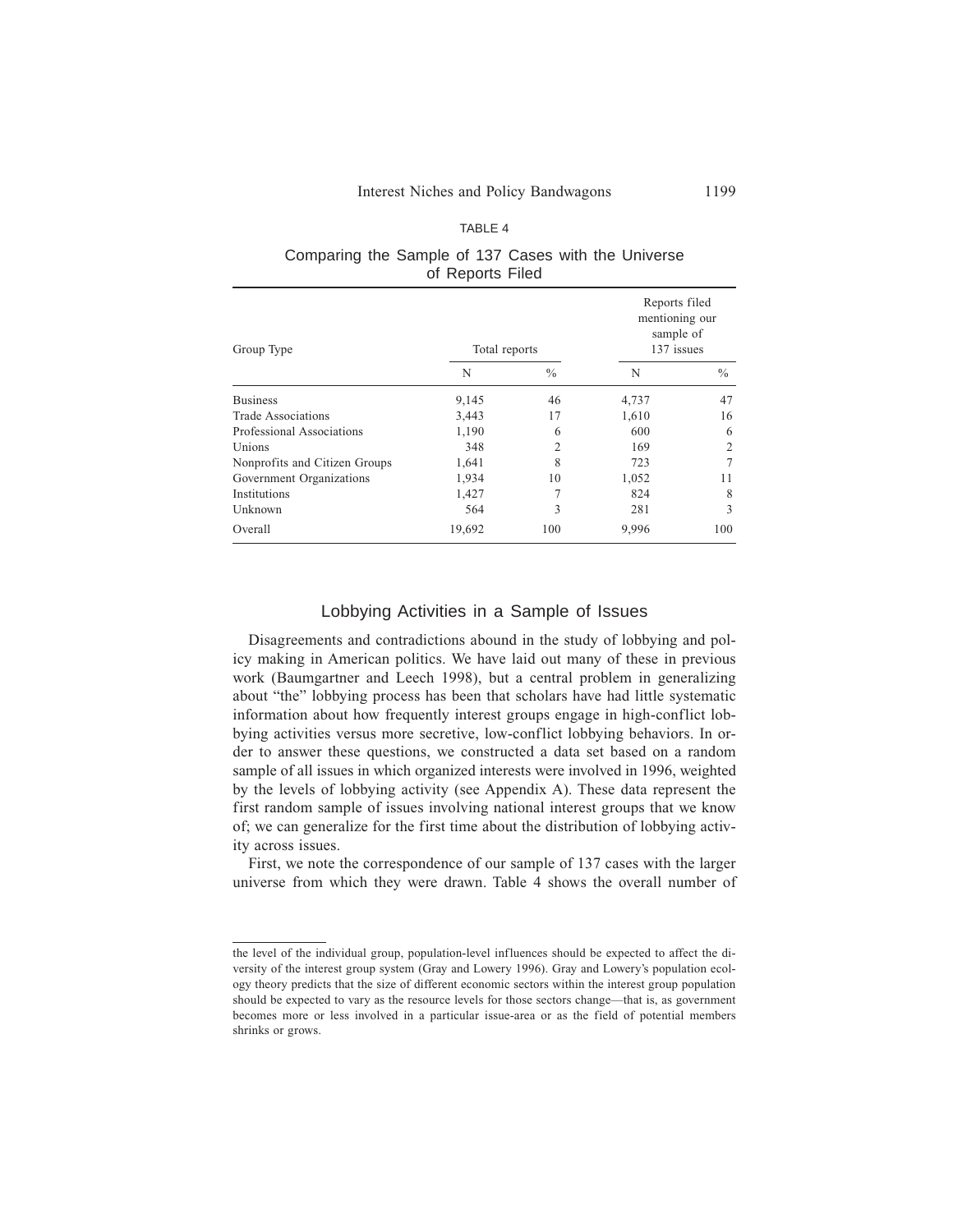reports filed, by type of interest group, as compared to the number of reports filed on our sample of issues.

The sample corresponds almost exactly to the larger universe, with each of the categories of registrants within one percentage point of the larger data set. These comparisons allow confidence that our sample of 137 issues is well chosen and generalizable. Now we can consider the degree of lobbying activity associated with each of our issues. We can do this by counting the number of interest groups involved in the issue or by counting the number of reports filed in relation to that issue; both show a similar characteristic. Figures 1 and 2 present these data.

Figure 1 presents the distribution of interest groups across our sample of 137 issues. The remarkable feature of the data is, of course, the crowding effect: the vast majority of issues generate only a very small amount of lobbying activity. A few issues, however, become the object of veritable lobbying extravaganzas. Four out of the 137 issues each attracted more than 500 interest organizations (these cases were, as shown in Table A-1, Omnibus Consolidated Appropriations, the Small Business Job Protection Act, the Budget Reconciliation Act (including welfare reform), and Defense Department appropriations). Similarly, an additional 13 issues attracted more than 200 interest groups, and 9 more issues were of interest to 100 or more interest groups. All in all, Figure 1 presents data on 10,434 instances of interest group involvement in an issue (some interest groups were active on multiple issues in our sample). The top four issues accounted for more than a third of all interest group activity (3,565

#### FIGURE 1

Number of Interest Groups Active Across a Sample of Issues, 1996

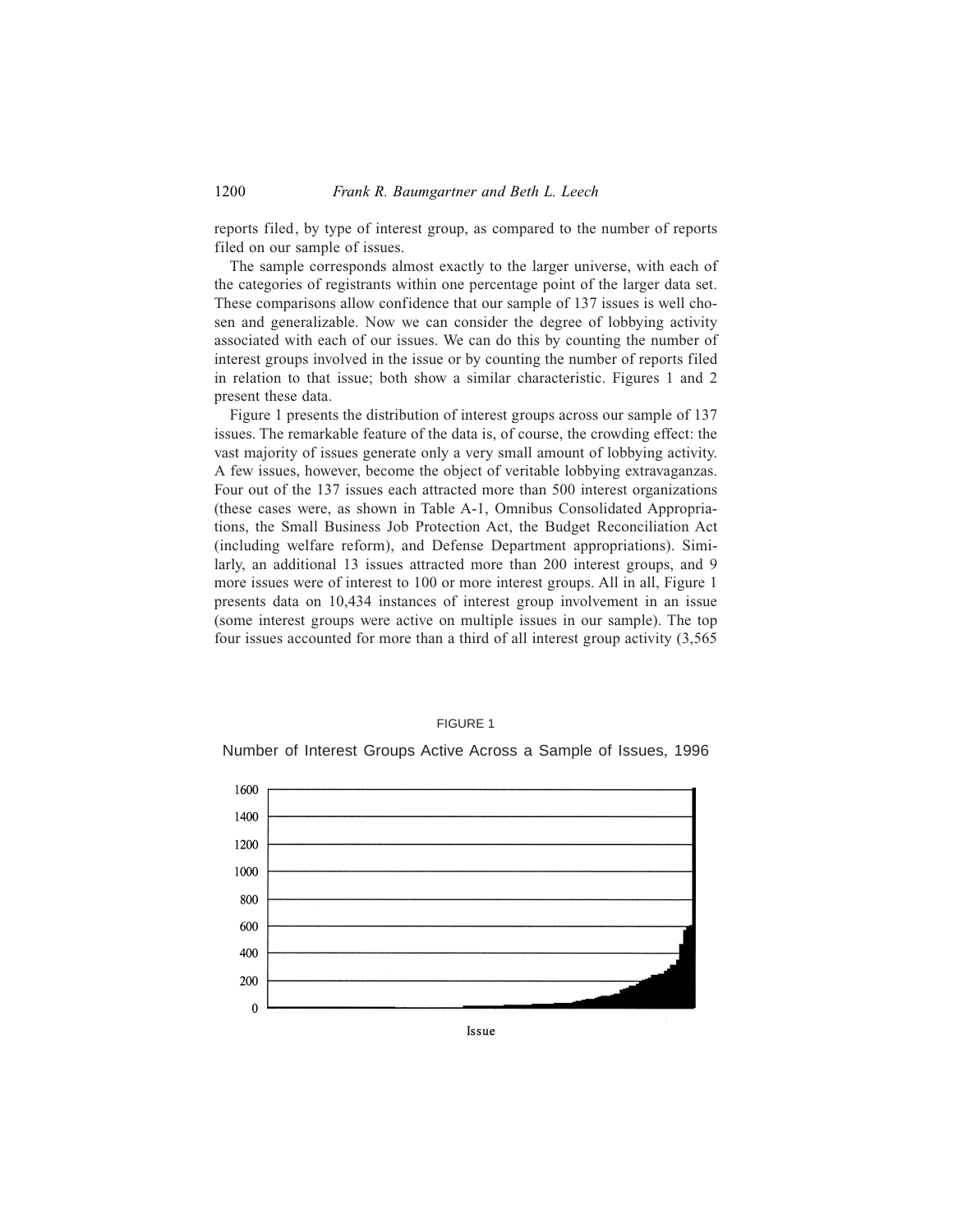



cases of interest group involvement, or 34%); the 26 issues on which more than 100 interest groups were active accounted for 8,496 cases of interest group involvement, or fully 81% of the total amount of lobbying.

Of course, the logical counterpart to the concentration of so many interest groups on a small number of issues is that a large number of issues saw only a few interest groups become involved. The median issue was the object of lobbying by 15 interest groups. Only 2.6% of the interest groups were active in the 68 issues with fewer than the median number of interest groups involved; more than 97% of the cases of interest group involvement involved the 68 issues with greater than the median activity. Twenty-three cases were mentioned only by a single interest group. In seven of those cases the issue could be characterized as particularistic—for example, obtaining permission for a client to do business in China. The remaining 16 cases were significantly broader, however, including such substantive issues as how to handle cesium waste and wildlife refuges for nongame animals.

Since the Lobbying Disclosure Act requires that interest groups file a report for each issue-area in which they are active and that each lobbying firm must file separate reports on each client's behalf, the number of lobbying reports exceeds the number of interest groups. Figure 2 shows the distribution of lobbying reports across our sample of 137 issues. The degree of skewness that we saw in Figure 1 is even more pronounced in Figure 2, which allows a sort of weighting by level of activity. Though the measure is not perfect, in general those interest groups with greater activities will file more than one report on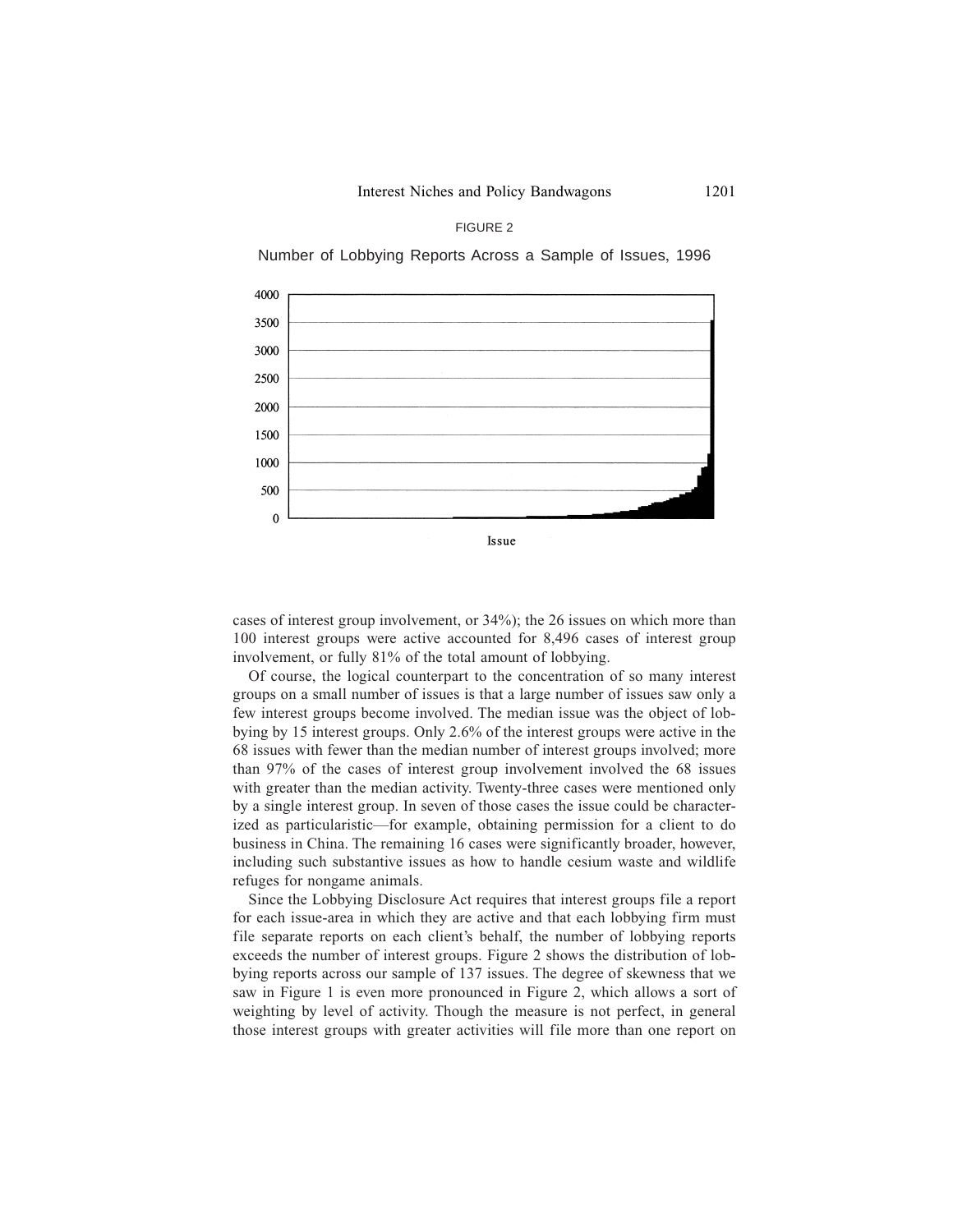the same issue. Therefore, these data can be seen as a rough indicator of the level or intensity of lobbying activity; as we can see, they show the same, but slightly more pronounced, pattern of skewness already noted in Figure 1.

Whether we look at numbers of interest groups or the numbers of reports, clearly, the distribution of lobbying activity across our sample of issues is quite skewed. The vast majority of the lobbying occurs in a tiny fraction of the issues. Conversely, in the vast bulk of the issues on which interest groups are active, they have the grounds relatively to themselves. Even issues such as a proposal to amend the Passenger Services Act, changes to the student loan system, and a proposal to reorganize the federal home loan banking system attracted just three to five registered interest groups in 1996 (see Table A-1). Table 5 shows the skewed distribution of lobbying activity by presenting data on the proportion of lobbying activity by the proportion of cases in our sample. Whether we look at the raw numbers of lobbyists active in a given issue or the number of reports, we see that the bottom 10% of the cases attract far less than 1% of the total interest group activity, whereas the top 10% of the cases attract more than 60% of the lobbying activity.

We have already discussed the enormous population dominance of the business community that the Lobbying Disclosure Reports make clear. We can use our sample of issues to compare patterns of activity in cases with few and many interest groups involved. Table 6 presents these data, showing the distribution of activity by group type separately for those cases in which very few to a great number of other interest groups were involved. Several features are

|                             |        | Lobbying Organizations |        | Lobbying Reports |         |        |  |
|-----------------------------|--------|------------------------|--------|------------------|---------|--------|--|
| Percent of Issues           | Number | Percent                | Cum.   | Number           | Percent | Cum.   |  |
| Lowest 5 percent (7 issues) | 7      | 0.07                   | 0.07   | 7                | 0.04    | 0.04   |  |
| 5.1 to 10 (issues 8 to 14)  |        | 0.07                   | 0.13   | 7                | 0.04    | 0.08   |  |
| 10.1 to 20 (to issue 28)    | 19     | 0.18                   | 0.32   | 32               | 0.19    | 0.27   |  |
| 20.1 to 30 (to issue 41)    | 36     | 0.35                   | 0.63   | 58               | 0.34    | 0.62   |  |
| 30.1 to 40 (to issue 55)    | 78     | 0.75                   | 1.36   | 87               | 0.52    | 1.13   |  |
| 40.1 to 50 (to issue 69)    | 147    | 1.41                   | 2.77   | 192              | 1.14    | 2.27   |  |
| 50.1 to 60 (to issue 85)    | 237    | 2.27                   | 5.04   | 355              | 2.11    | 4.38   |  |
| 60.1 to 70 (to issue 99)    | 417    | 4.00                   | 9.04   | 624              | 3.70    | 8.08   |  |
| 70.1 to 80 (to issue 113)   | 897    | 8.60                   | 17.64  | 1,215            | 7.21    | 15.29  |  |
| 80.1 to 90 (to issue 128)   | 2,039  | 19.54                  | 37.19  | 3,050            | 18.10   | 33.39  |  |
| 90.1 to 95 (to issue 135)   | 1,849  | 17.72                  | 52.92  | 2,844            | 16.88   | 50.26  |  |
| 95.1 to 99.3 (to issue 136) | 2,913  | 27.92                  | 82.86  | 4,839            | 28.71   | 78.98  |  |
| Top 0.7 percent (top issue) | 1,788  | 17.14                  | 100.00 | 3,543            | 21.02   | 100.00 |  |
| Totals (137 issues)         | 10,434 | 100.00                 | 100.00 | 16,853           | 100.00  | 100.00 |  |

TABLE 5

# The Proportion of Lobbying Activities by Case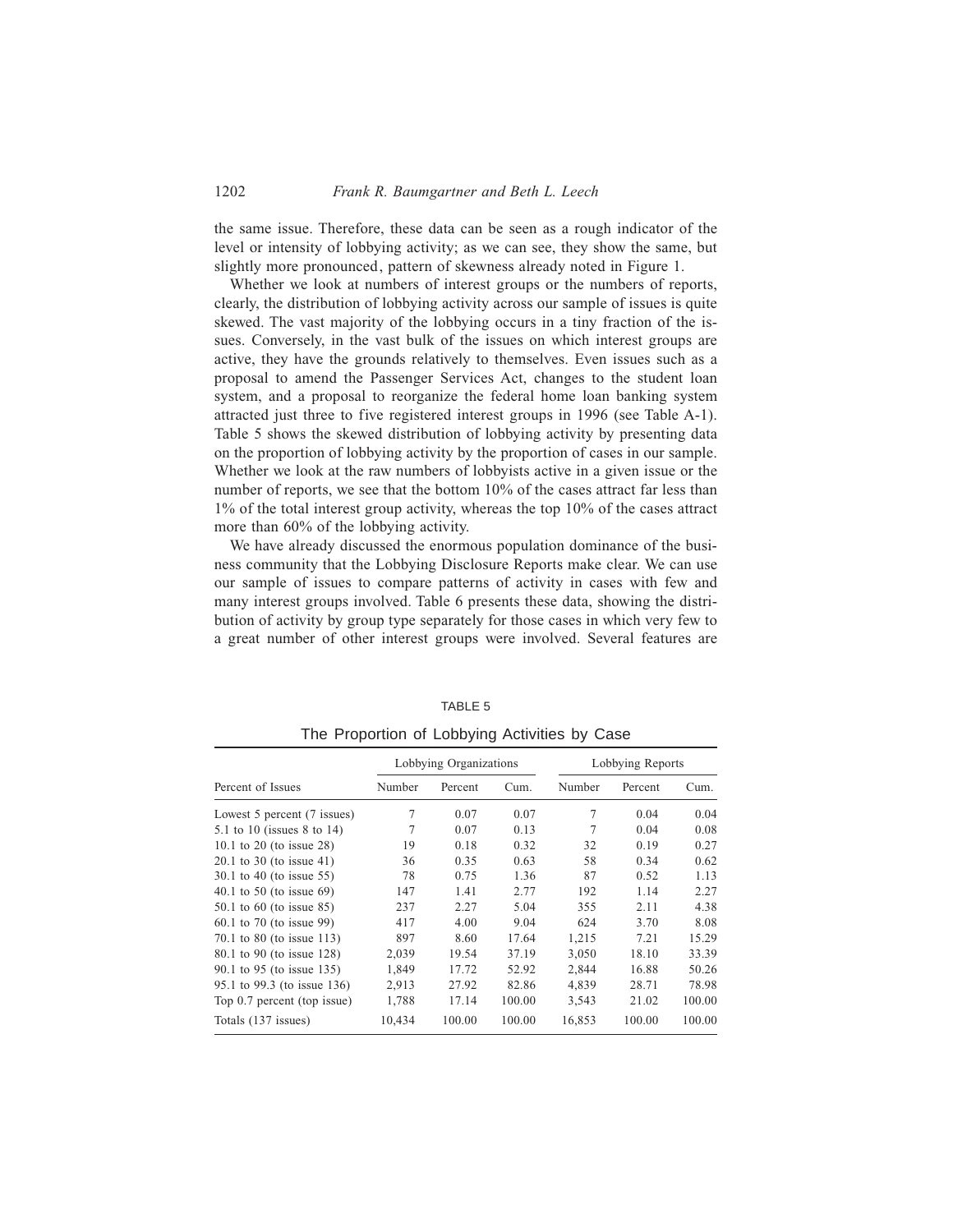|                                                          | TABLE 6 |  |  |
|----------------------------------------------------------|---------|--|--|
| Business Predominance on Large and Small Lobbying Issues |         |  |  |

|                               |                                                      | Number of Interest Groups Involved in the Issue |                                                       |     |                                                          |     |                                                          |       |                             |        |
|-------------------------------|------------------------------------------------------|-------------------------------------------------|-------------------------------------------------------|-----|----------------------------------------------------------|-----|----------------------------------------------------------|-------|-----------------------------|--------|
| Type of Groups Lobbying       | 1 or 2<br>organizations<br>involved<br>$(32$ issues) |                                                 | 3 to 10<br>organizations<br>involved<br>$(31$ issues) |     | 11 to $50$<br>organizations<br>involved<br>$(37$ issues) |     | 50 or more<br>organizations<br>involved<br>$(37$ issues) |       | Total for All<br>137 Issues |        |
|                               | $\frac{0}{0}$                                        | N                                               | $\frac{0}{0}$                                         | N   | $\frac{0}{0}$                                            | N   | $\frac{0}{0}$                                            | N     | $\frac{0}{0}$               | N      |
| <b>Business</b>               | 49                                                   | 20                                              | 38                                                    | 67  | 39                                                       | 343 | 43                                                       | 3,919 | 43                          | 4,349  |
| Trade                         | 12                                                   |                                                 | 16                                                    | 29  | 20                                                       | 175 | 16                                                       | 1,430 | 16                          | 1,639  |
| Government                    | 24                                                   | 10                                              |                                                       | 12  | 10                                                       | 86  | 14                                                       | 1,317 | 14                          | 1,425  |
| Professional                  |                                                      | 3                                               | 13                                                    | 23  | 12                                                       | 104 | 6                                                        | 562   |                             | 692    |
| Institutions                  |                                                      |                                                 | 11                                                    | 19  | 9                                                        | 80  | 9                                                        | 850   | $\mathbf Q$                 | 950    |
| Nonprofits and Citizen Groups |                                                      |                                                 | 11                                                    | 20  | 8                                                        | 71  | 9                                                        | 816   | $\mathbf Q$                 | 908    |
| Unions                        |                                                      |                                                 | $\overline{4}$                                        | 8   | $\overline{2}$                                           | 21  | $\overline{c}$                                           | 193   |                             | 223    |
| Total                         | 100                                                  | 41                                              | 100                                                   | 178 | 100                                                      | 880 | 100                                                      | 9,087 | 100                         | 10,186 |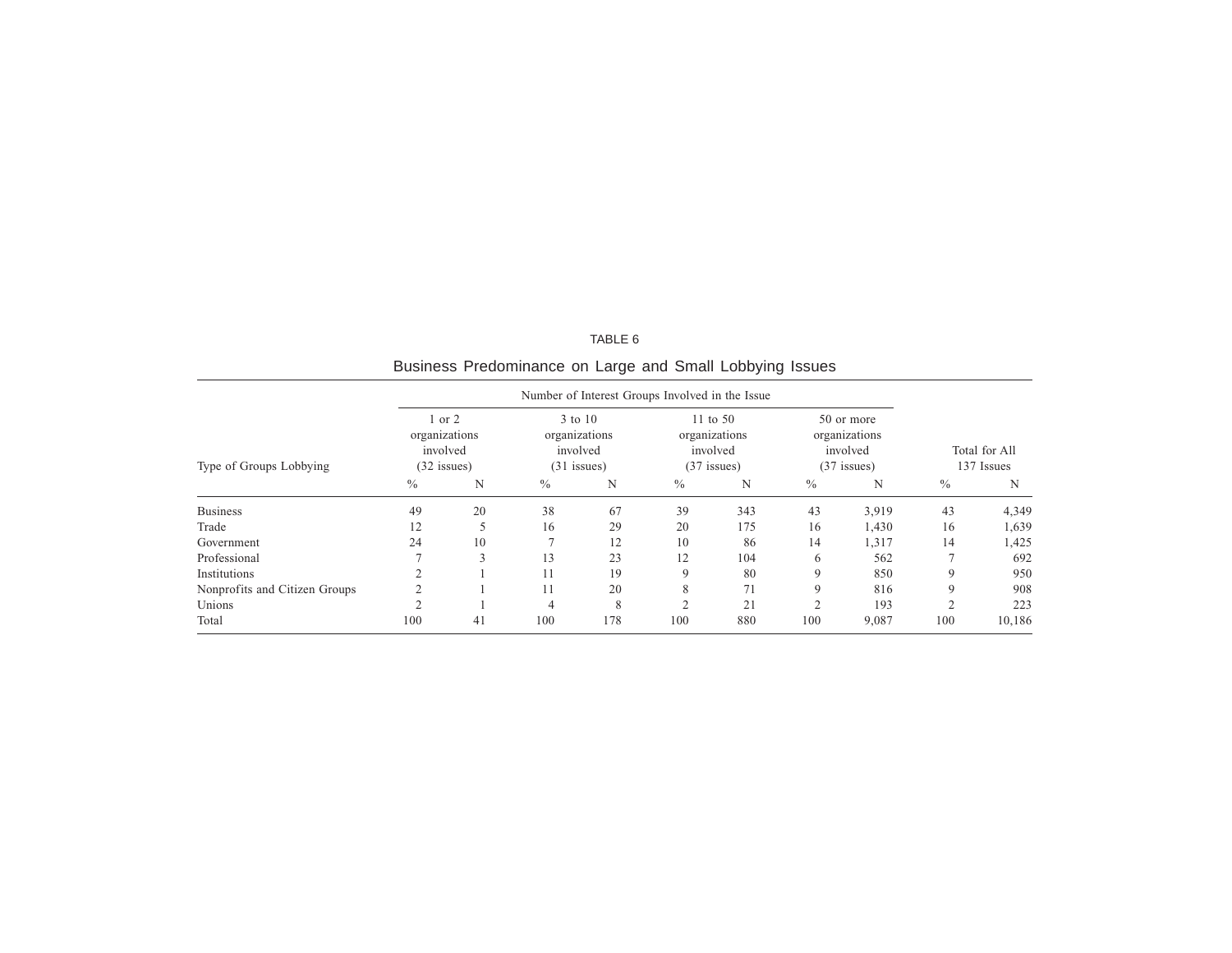clear from Table 6. Most important, the data show that business advantage, while great overall, is even more striking in the cases where the fewest interest groups are active. In the 32 cases where only one or two interest groups were involved in the issue, participation was almost wholly limited to businesses, trade associations, and the intergovernmental lobby. These data paint a striking picture of the lack of conflict that can often accompany the relatively secretive lobbying process where few are involved. Businesses, trade and professional groups, and representatives of states, cities, and other government institutions appear to be involved in all types of lobbying activities. Unions, nonprofits, and citizen groups are more likely only to be involved in the relatively more open and conflictual processes involving more participants.

Of course, following Schattschneider (1960), there is ample reason to suspect that the involvement of unions, citizen groups, and other nonprofit sector organizations may be the cause of conflict in the lobbying process and the reason why some issues attract the attention of hundreds of interest groups while others involve only a handful. By focusing our attention on high-profile cases of lobbying activity, we gain understanding of how these conflictual issues are handled and how important the lobbying process can be in such cases. But we should not overlook the more secretive and more troublesome elements of lobbying alone. When this type of activity occurs, it is generally in the absence of many types of groups, in particular representatives of labor, citizens, and the nonprofit sector of the economy.

In a larger project focusing on interviews with a sample of Washington lobbyists that is currently in the field (Baumgartner et al. 2000), some of our respondents have described a process remarkably similar to the one we have noted here. A lobbyist for a major labor union reported that half of his union's lobbying staff had been working on the sole issue of China's Permanent Normal Trade Relations (PNTR) for more than a year. Before that, he noted, they were similarly focused on NAFTA, FastTrack, and the Clinton health care reform effort. In sum, for the past several years, this major union had been devoting a large proportion of its total lobbying efforts to one issue at a time. Of course, he noted, hundreds of issues are of concern to them, but many of our respondents have mentioned a similar focus of energy. When a major legislative reform takes shape, groups have no option but to become involved. With limited resources, inevitably this means that other issues will have to be ignored. Business groups also are forced to act on some issues because the attention of others has focused there, but their higher levels of lobbying resources ensure that businesses are less likely to have to make the hard decision to ignore niche issues that are important to them.

#### Conclusion

Our findings concerning the distribution of lobbying activity have not replicated any of those already in the literature because no similar studies are based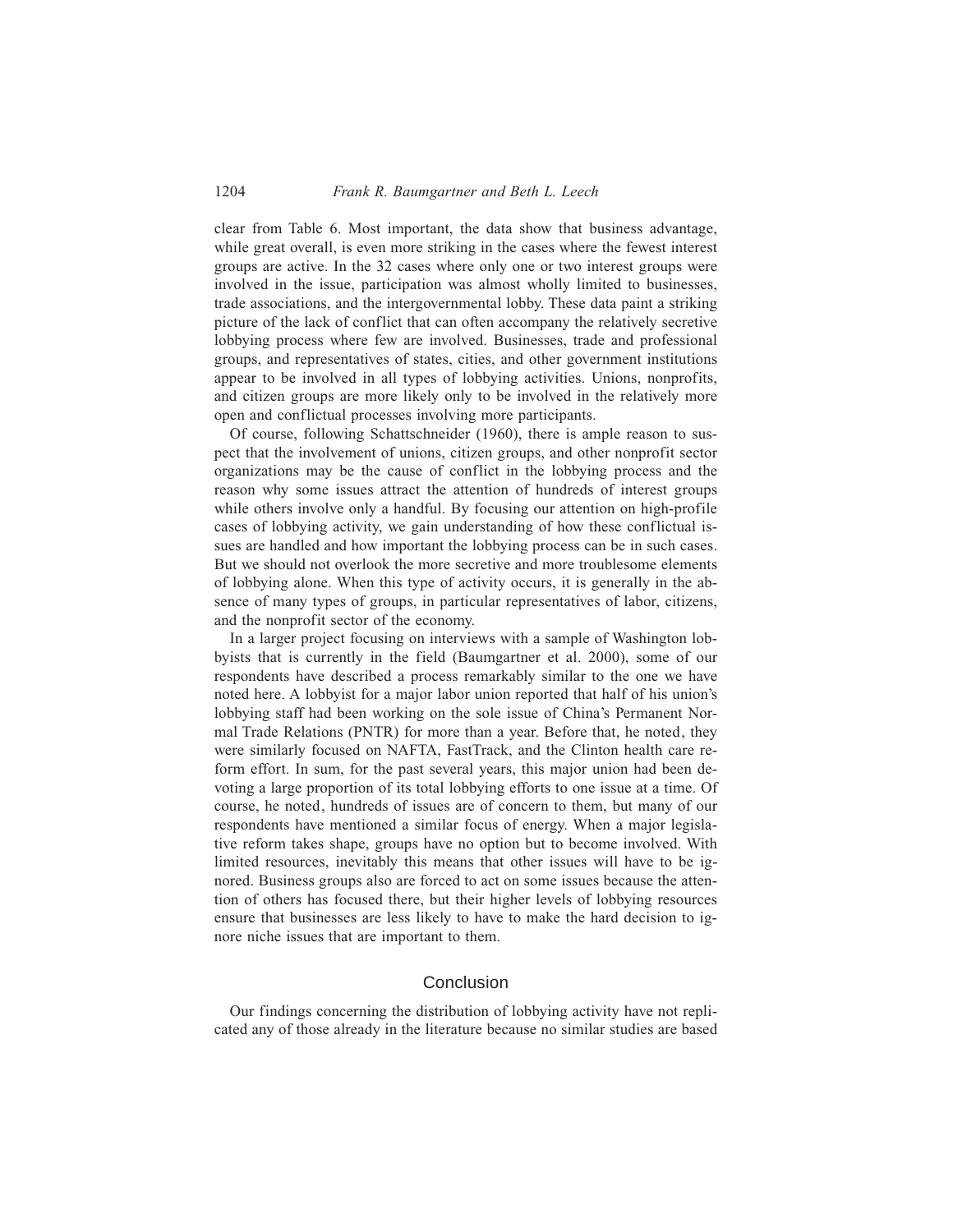on a random sample of issues. In a recent study based on a survey of groups involved in federal judicial nominations, however, Caldeira, Hojnacki, and Wright (2000) found some similar patterns. They reviewed participation in discussions over Senate confirmation of 15 Supreme Court, Appeals Court, District Court, and Justice Department nominations in the 1980s and 1990s. The numbers of participants they reported across the cases are as shown in Figure 3.

The greatest numbers of interest groups in the judicial nominations study were found in the highly controversial cases of Supreme Court nominees Bork (145 groups active); Thomas (81 groups); Souter (53); Rehnquist (41); and Kennedy (39). Lower numbers of interest groups were involved in Department of Justice nominations and District and Appeals Court cases. Still, the general pattern is similar to what we reported above: most cases attract only a small proportion of the total potential audience of lobbyists, whereas a few cases generate a firestorm of lobbying activity. Certainly Justice Thomas and nominee Bork would see it that way.

What is there about the process of lobbying that produces these seemingly general patterns? Certainly it is reasonable to think that it has to do partly with the size and scope of the issue at hand: issues costing more money, involving a greater departure from the status quo, and affecting more people will attract more attention. The Defense Department authorization bill, certainly an expensive measure affecting people in every state, attracted more than 500 interest groups. There can be no surprise that this issue was of concern to more interest groups than some of the smaller issues we also studied. However, we should



#### FIGURE 3

Interest Group Involvement in Judicial Confirmation Debates

Source: Caldeira, Hojnacki, and Wright 2000, 58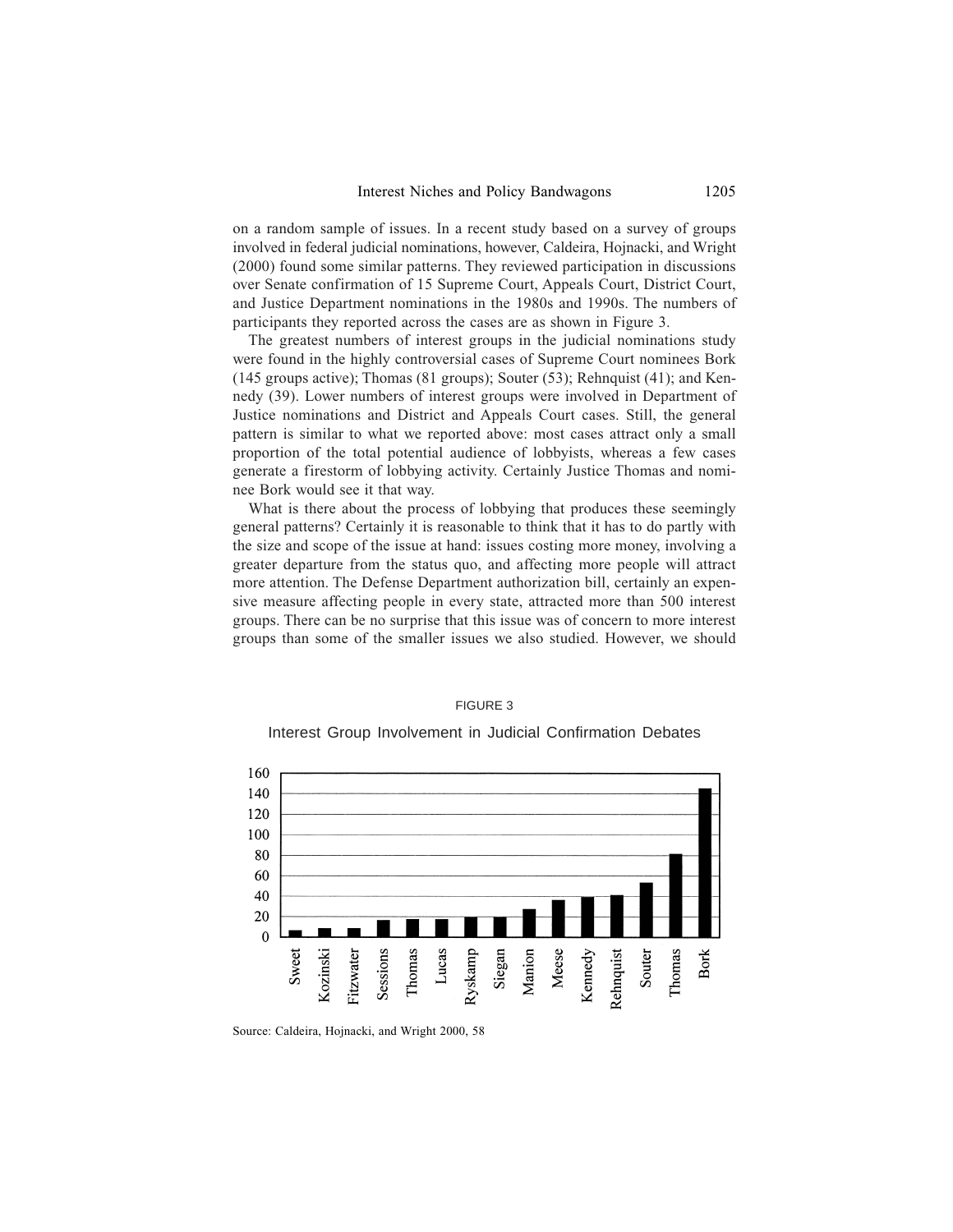not conclude that the process can be explained solely by the size and scope of the legislation being considered.

The judicial nomination study is important in this regard because the scope of the issue at hand is identical within each of the four types of nominations studied. The Supreme Court nominations clearly had the greatest scope and potential importance and also generated the most interest; however, there still was great variance across the Supreme Court nominations, with the number of interest groups involved ranging from 39 to 145. Similarly, our cases cannot be fully explained by the scope of the issue; there is certainly correspondence but it is not complete. Rather, some conflict expansion process must be at the heart of the distribution of lobbying. Heinz et al. (1993) noted that the lobbyists they studied spent a great deal of time monitoring the activities of others in the policy community, watching what others were doing, and reacting when others acted. The importance of the expected behavior of others leads to an important element of potential instability in the policy process. The expectation of success can itself be a self-fulfilling prophecy; the perception that an issue is a "lost cause" or "not going anywhere" can itself hinder or cripple an effort to recruit coalition partners. On the other hand, once it crosses a threshold of visibility, increased participation can be self-perpetuating as well, as advocates both in favor and opposed to the potential action see that the issue is "moving." Where decisions are made in quick reaction to the decisions of others, threshold effects can be noted and in general the process will not be predictable. Two issues with relatively similar objective scopes may attract greatly different levels of attention in a self-reinforcing process characterized by cue-taking and imitation.

The large resource advantage that the business and trade community enjoys in the Washington lobbying community has long been noted, but our study points to some new ways in which this advantage manifests itself. First, using a variety of new weighting techniques that our new data source allows, we noted that the resource advantage for business is probably greater than even previous studies have found. More important, however, our analysis of the distribution of lobbying across a sample of cases shows the opportunity costs of lobbying. Where broad coalitions of interest groups get involved in a small number of issues at any given time, we can see a conflictual and open process that a pluralist can point to as evidence of the great diversity of participation in the Washington policy process. However, for every issue that attracts hundreds of interest groups, there are many more issues in which only one or a few become involved—and in those issues the business community is much more likely to be lobbying alone.

Conflict expansion processes are well understood. What has been rarely understood in the literature on lobbying is how commonly or uncommonly these types of processes occur. The distribution of interest groups across a sample of issues, as we have laid it out here, helps shed light on this question. Perhaps the most troubling finding from this distribution is that the great majority of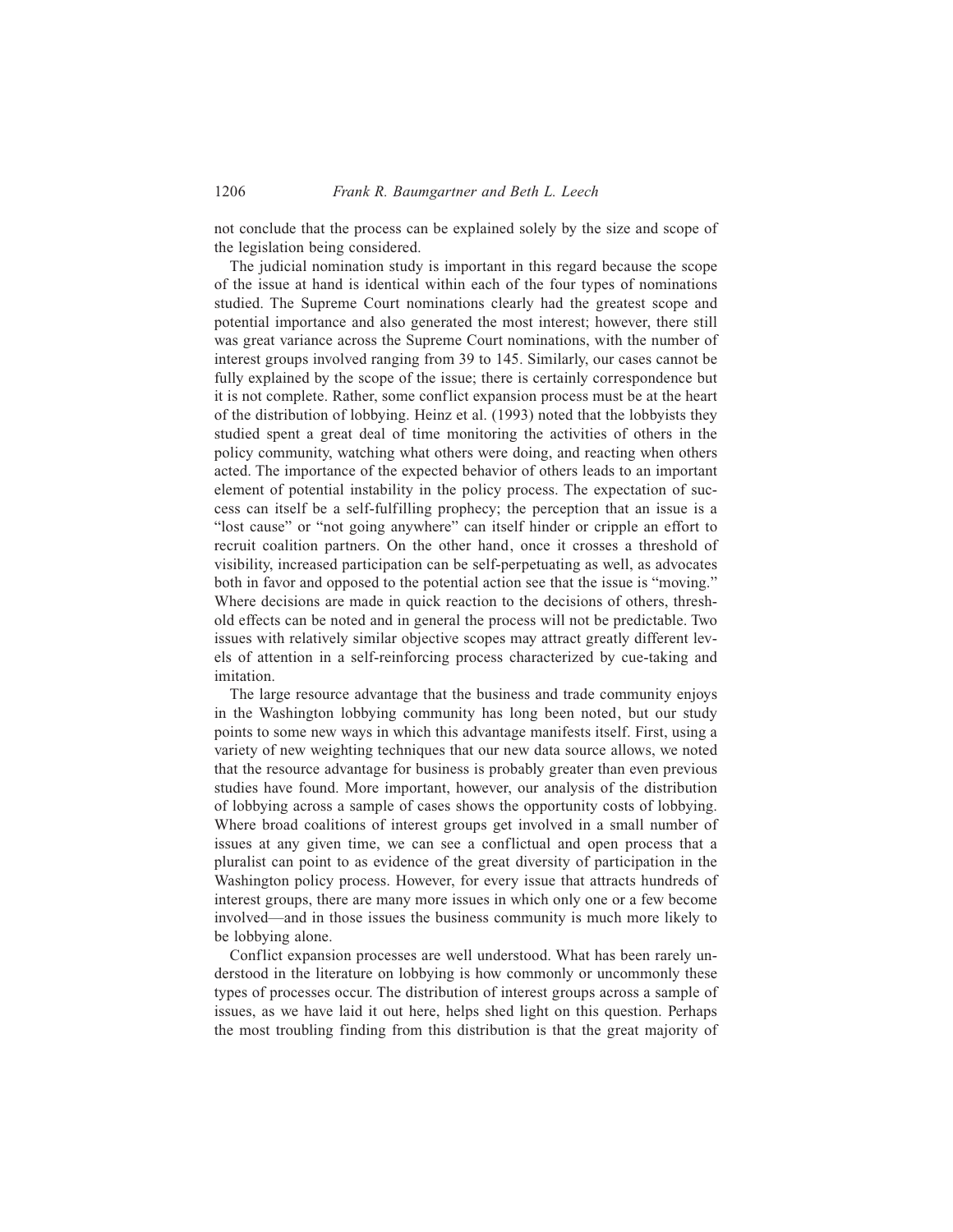the issues seem to involve not too many interest groups, but too few. For in the cases where few interest groups are involved, we can be almost certain that few representatives of labor, citizens, or the nonprofit sector will be heard. The vast size of the professional and business lobby in Washington ensures that trade groups, corporations, and those that represent them will be present in almost every issue being discussed in government. Unions, nonprofits, and citizen groups will sometimes make their voices heard, but will often be absent. Rarely do these groups lobby alone. That may be the clearest statement of the privileged place of business.

## Appendix A

Though the 1995 Lobbying Disclosure Act requires that all information collected be publicly available, Congress has not seen fit to make the information easily accessible. Members of the public may review the records on computers in the Office of the Clerk of the House of Representatives, but the data are available only as scanned-in images of the reports themselves. No database exists that would allow one to discern any patterns of activity; the records are simply saved in the computerized equivalent of a filing cabinet. (The Center for Responsive Politics (1999) provides considerable information from the reports through its Web site, but this source does not provide any information about the issues on which organizations lobbied.) To create the data set on which this article is based, we purchased the entire set of Lobbying Reports for 1996 from the secretary of the Senate (on microfilm) and supervised a group of coders as they worked more than 1,000 hours.

It is important to understand what the act includes in its definition of lobbying. The law considers lobbying activity to include any written or oral contact of a federal government official with policy-making responsibilities—including members of Congress, their staffs, and high-level executive branch officials—if that contact is regarding the formulation or modification of legislation or regulations, or regarding the adoption of a contract, the nomination of an individual, or the execution of some regulation. The law excludes several formal processes of lobbying—testifying at hearings, filing lawsuits, and submitting reports under notice and comment—since this information is often available to the public in the form of lists of witnesses or files of public comments. In addition, the list of "covered officials" includes virtually all congressional staff, but only the highest levels of the executive branch: the director of the National Institutes of Health is a covered official; the thousands of staff who work there generally are not. The director of NASA is covered; the engineers who write the technical specifications for contract bids are not. Researchers who use these data should be aware that the restrictive definition of "covered officials" within the executive branch means that most lobbying directed at federal agency officials goes unreported here. The act has a clear congressional focus. Other activities that are not covered by the registration and reporting requirements of the act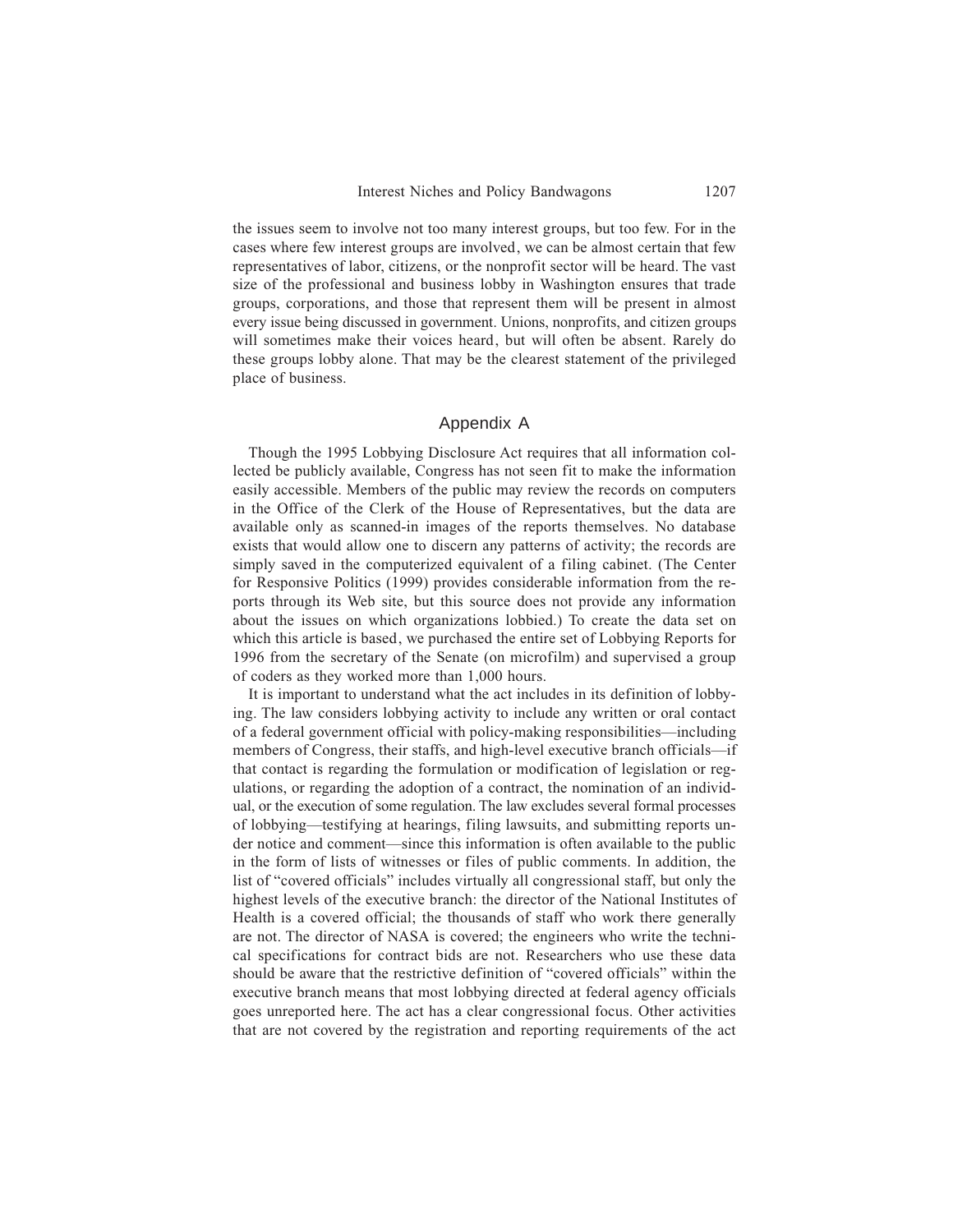## TABLE A-1

# A Sample of Lobbying Issues # Short Title Organizations Reports

| $\mathbf{1}$   | Omnibus Consolidated Appropriations                                                     | 1788       | 3543       |
|----------------|-----------------------------------------------------------------------------------------|------------|------------|
| $\overline{2}$ | Small Business Job Protection Act                                                       | 608        | 914        |
| 3              | <b>Budget Reconciliation Act</b>                                                        | 597        | 933        |
| $\overline{4}$ | Defense appropriations                                                                  | 572        | 1164       |
| 5              | Health Insurance Reform Act                                                             | 471        | 765        |
| 6              | Transportation appropriations                                                           | 354        | 520        |
| 7              | Superfund                                                                               | 311        | 543        |
| 8              | Energy and Water Development Appropriations Act                                         | 311        | 455        |
| 9              | Labor/HHS/Education appropriations                                                      | 285        | 377        |
| 10             | Immigration and refugees                                                                | 269        | 422        |
| 11             | Electric utility restructuring issues                                                   | 252        | 427        |
| 12             | Immigration reform                                                                      | 250        | 376        |
| 13             | Telecommunications Act                                                                  | 241        | 469        |
| 14             | Department of the Interior appropriations                                               | 241        | 318        |
| 15             | Internal Revenue Code and tax issues related to IRC sections                            | 218        | 301        |
|                | 213, 265, and 7702A; also tax provisions in HR 3103 and HR                              |            |            |
|                | 3448                                                                                    |            |            |
| 16<br>17       | Department of Energy appropriations<br>Intermodal Surface Transportation Efficiency Act | 213<br>202 | 265<br>277 |
| 18             | Agriculture appropriations                                                              | 197        | 283        |
| 19             | Drug and Biological Products Reform Act                                                 | 172        | 363        |
| 20             | Clean Water Act                                                                         | 164        | 215        |
| 21             | Welfare reform                                                                          | 161        | 287        |
| 22             | Farm Bill                                                                               | 148        | 225        |
| 23             | Safe Drinking Act                                                                       | 137        | 214        |
| 24             | Clean Air Act                                                                           | 131        | 190        |
| 25             | Civil aviation issues                                                                   | 103        | 137        |
| 26             | China's MFN status                                                                      | 100        | 146        |
| 27             | Copyright Protection Act                                                                | 93         | 147        |
| 28             | Federal Aviation Reauthorization Act                                                    | 90         | 127        |
| 29             | Fair Debt Collection Practices Act                                                      | 90         | 121        |
| 30             | Federal Deposit Insurance Amendments Act                                                | 86         | 121        |
| 31             | Coast Guard appropriations                                                              | 79         | 99         |
| 32             | Product liability issues                                                                | 71         | 89         |
| 33             | International tax rules                                                                 | 67         | 78         |
| 34             | Education assistance and the research and development tax credit                        | 65         | 105        |
|                | in the Small Business Job Protection Act (IRC Sec. 936)                                 |            |            |
| 35             | Securities amendments (Capital Markets Deregulation and                                 | 64         | 90         |
|                | Liberalization Act)                                                                     |            |            |
| 36             | Medical Records Confidentiality Act                                                     | 61         | 83         |
| 37             | Amendments to the Federal Labor Standards Act to allow                                  | 53         | 74         |
|                | compensatory time off for overtime work                                                 |            |            |
| 38             | Patient Right to Know Act                                                               | 49         | 54         |
| 39             | Omnibus Civilian Science Authorization Act                                              | 43         | 76         |
| 40             | Ocean Shipping Reform Act                                                               | 40         | 46         |
| 41             | Anti-trust relief for health service providers                                          | 39         | 52         |
| 42             | Voluntary Environmental Audit Protection Act                                            | 39         | 42         |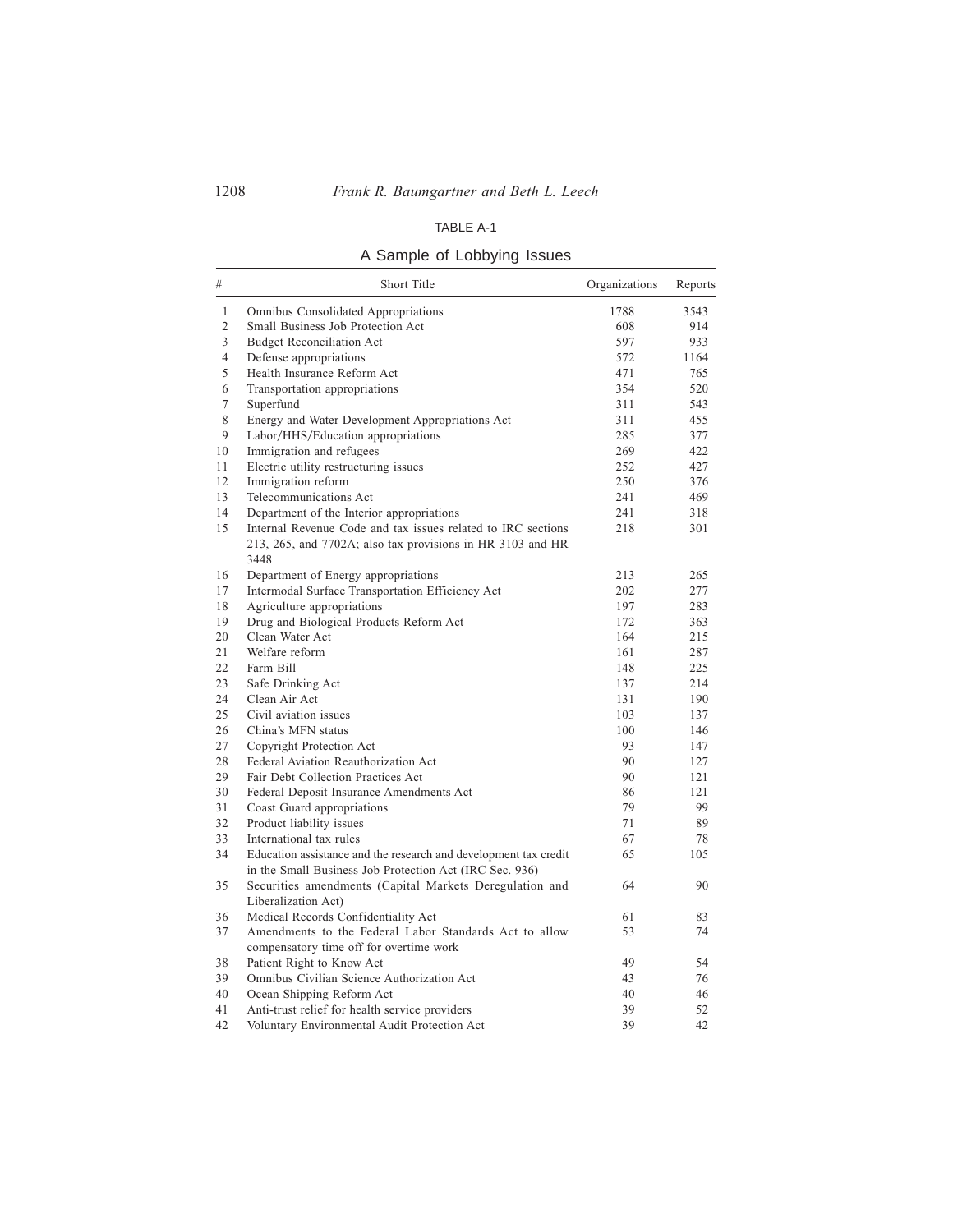| #  | <b>Short Title</b>                                                                                                                    | Organizations | Reports |
|----|---------------------------------------------------------------------------------------------------------------------------------------|---------------|---------|
| 43 | Independent Contractor Tax Simplification Act                                                                                         | 36            | 54      |
| 44 | Capital gains tax reform                                                                                                              | 36            | 45      |
| 45 | Education appropriations                                                                                                              | 35            | 44      |
| 46 | Mining law issues                                                                                                                     | 31            | 72      |
| 47 | Privatization of the TVA                                                                                                              | 30            | 46      |
| 48 | Iran and Libya Sanctions Act                                                                                                          | 29            | 42      |
| 49 | Pension simplification included in the Small Business Job<br>Protection Act                                                           | 28            | 41      |
| 50 | Juvenile Justice and Delinquency Prevention Act                                                                                       | 28            | 40      |
| 51 | Department of Defense health affairs programs, specifically                                                                           | 26            | 53      |
|    | TRICARE and the Uniformed Services Treatment Facilities                                                                               |               |         |
| 52 | Postmark Prompt Payment Act                                                                                                           | 26            | 28      |
| 53 | Job training and placement issues                                                                                                     | 25            | 48      |
| 54 | Temporary Duty Suspension Act                                                                                                         | 25            | 29      |
| 55 | Raw cane sugar tariffs                                                                                                                | 23            | 40      |
| 56 | National Science Foundation Appropriations                                                                                            | 22            | 32      |
| 57 | Satellite Home Viewer Protection Act                                                                                                  | 21            | 41      |
| 58 | Indian provisions in Interior Appropriations                                                                                          | 21            | 38      |
| 59 | EPA's brownsfield redevelopment initiatives                                                                                           | 21            | 30      |
| 60 | Adoption Promotion and Stability Act, specifically the<br>adoption tax credit                                                         | 20            | 22      |
| 61 | Automobile manufacturing issues                                                                                                       | 19            | 41      |
| 62 | <b>Information Technology Agreement</b>                                                                                               | 18            | 20      |
| 63 | Hydroelectric Issues                                                                                                                  | 17            | 26      |
| 64 | Peanut price supports                                                                                                                 | 16            | 24      |
| 65 | Mobile communications issues before the FCC                                                                                           | 16            | 22      |
| 66 | Crime Bill, specifically law-enforcement funding                                                                                      | 16            | 18      |
| 67 | Veterans' Health Care Eligibility Reform Act                                                                                          | 15            | 22      |
| 68 | Bill to amend the tax code to prevent tobacco companies from<br>deducting advertising expenses                                        | 15            | 19      |
| 69 | Defense Appropriations specifically pertaining to military<br>depots                                                                  | 15            | 16      |
| 70 | Hazardous Materials Transportation Act                                                                                                | 14            | 18      |
| 71 | Sunsetting of the Interstate Commerce Commission                                                                                      | 13            | 15      |
| 72 | ERISA Targeted Health Insurance Reform Act                                                                                            | 11            | 16      |
| 73 | Federal Aid Facility Privatization Act                                                                                                | 11            | 12      |
| 74 | Grazing fees on federal land                                                                                                          | 11            | 11      |
| 75 | Bank Insurance Fund and Depositor Protection Act provisions<br>pertaining to tax treatment and FDIC status of retirement<br>annuities | 10            | 16      |
| 76 | Small Business Investment Company Improvement Act                                                                                     | 10            | 15      |
| 77 | American Automobile Labeling Act                                                                                                      | 10            | 14      |
| 78 | Public Health Service Act                                                                                                             | 9             | 12      |
| 79 | Regulatory Transition Act (a.k.a. Regulatory Freeze Act)                                                                              | 9             | 12      |
| 80 | Retail wheeling of electricity                                                                                                        | 8             | 16      |
| 81 | Medicare reform pertaining to coordination and duplication of<br>benefits                                                             | 8             | 10      |

TABLE A-1 continued

82 Food stamp amendments in the Farm Bill and Welfare Reform bill 8 9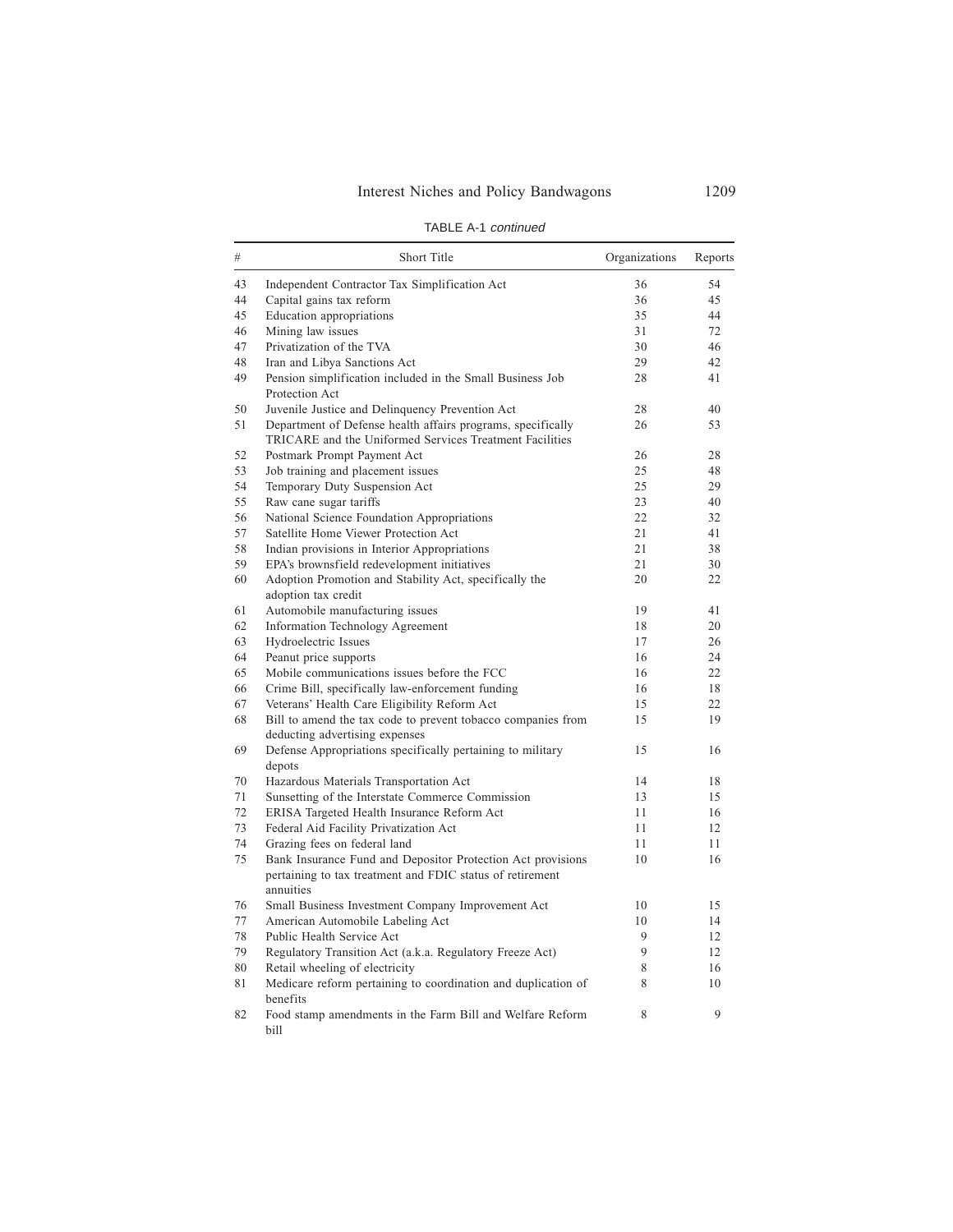| $_{\#}$ | Short Title                                                      | Organizations  | Reports        |
|---------|------------------------------------------------------------------|----------------|----------------|
| 83      | Istook Amendment                                                 | 8              | 8              |
| 84      | Lifting ban on the export of Alaskan North Slope oil             | 7              | 8              |
| 85      | Appropriations for emergency telemedicine services               | 7              | 7              |
| 86      | Labor, HHS Appropriations Bill pertaining to SAMHSA              | 7              | 7              |
| 87      | Student Loan Evaluation and Stabilization Act                    | 6              | 11             |
| 88      | Proposals to restructure trade functions of the executive branch | 6              | 6              |
|         | agencies                                                         |                |                |
| 89      | Truth in Employment Act                                          | 6              | 6              |
| 90      | Bill limiting state taxation of certain pension income           | 5              | 6              |
|         | (H.R. 394)                                                       |                |                |
| 91      | Savings in Construction Act                                      | 5              | 6              |
| 92      | Passenger Services Act                                           | 5              | 6              |
| 93      | Reauthorization of the Rehabilitation Act of 1973                | 5              | 5              |
| 94      | Issues dealing with the possible auction of 1-888 numbers        | $\overline{4}$ | 5              |
| 95      | Deep Water Outfall Treatment Systems Act                         | $\overline{4}$ | $\overline{4}$ |
| 96      | Hours-of-service rules for utility vehicles (Utility Consumer    | $\overline{4}$ | $\overline{4}$ |
|         | Service Improvement and Protection Act)                          |                |                |
| 97      | Telecommunications reform as it pertains to FCC IB Doc #9559     | 4              | $\overline{4}$ |
| 98      | General contacts concerning futures industry issues              | 3              | 10             |
| 99      | Issues pertaining to the taxation of governmental retirement     | 3              | 6              |
|         | plans                                                            |                |                |
| 100     | Implementation of Sec. 271 of the Federal Communications         | 3              | 5              |
|         | Act                                                              |                |                |
| 101     | Bill providing remedies for government infringement of pat-      | 3              | $\overline{4}$ |
|         | ents                                                             |                |                |
| 102     | Federal Home Loan Bank System treatment of derivatives           | 3              | 3              |
| 103     | Hearing aid compatibility rules at the FCC                       | 3              | 3              |
| 104     | Multifamily and Assisted Housing Reform and Affordability        | 3              | 3              |
|         | Act                                                              |                |                |
| 105     | Defense Production Act Amendments, Title III                     | $\overline{c}$ | 7              |
| 106     | Express carrier provision in the Federal Aviation Administra-    | $\overline{2}$ | 3              |
|         | tion budget                                                      |                |                |
| 107     | Funding for a particular transit project                         | 2              | 3              |
| 108     | Trade issues related to the New Zealand Dairy Board              | 2              | 3              |
| 109     | Air Force's evaluation of 600 gallon fuel tanks and Navy         | $\overline{2}$ | $\overline{2}$ |
|         | procurement of ITALD                                             |                |                |
| 110     | Changes to Internal Revenue Code, Sec. 447, involving farm       | 2              | $\overline{2}$ |
|         | accounting                                                       |                |                |
| 111     | Department of Energy Appropriations for natural gas              | 2              | $\overline{2}$ |
|         | programs                                                         |                |                |
| 112     | Issues pertaining to radionuclides in the Clean Air Act          | 2              | $\mathfrak{2}$ |
| 113     | MCI/FOX Direct Broadcast Satellite joint venture                 | $\overline{2}$ | $\mathfrak{2}$ |
| 114     | Omnibus Appropriations Bill specifically pertaining to ports     | $\overline{2}$ | $\overline{c}$ |
| 115     | Contacts related to a particular HUD loan                        | $\mathbf{1}$   | 6              |
| 116     | Cesium waste Issues                                              | $\mathbf{1}$   | $\overline{4}$ |
| 117     | Possible land exchanges involving land in Florida                | 1              | 3              |
| 118     | Federal government procurement with respect to freight delivery  | 1              | 2              |
| 119     | Federal tribal recognition for King Salmon                       | $\mathbf{1}$   | $\mathfrak{2}$ |
| 120     | Safety slides on cargo airplanes                                 | 1              | $\overline{2}$ |

TABLE A-1 continued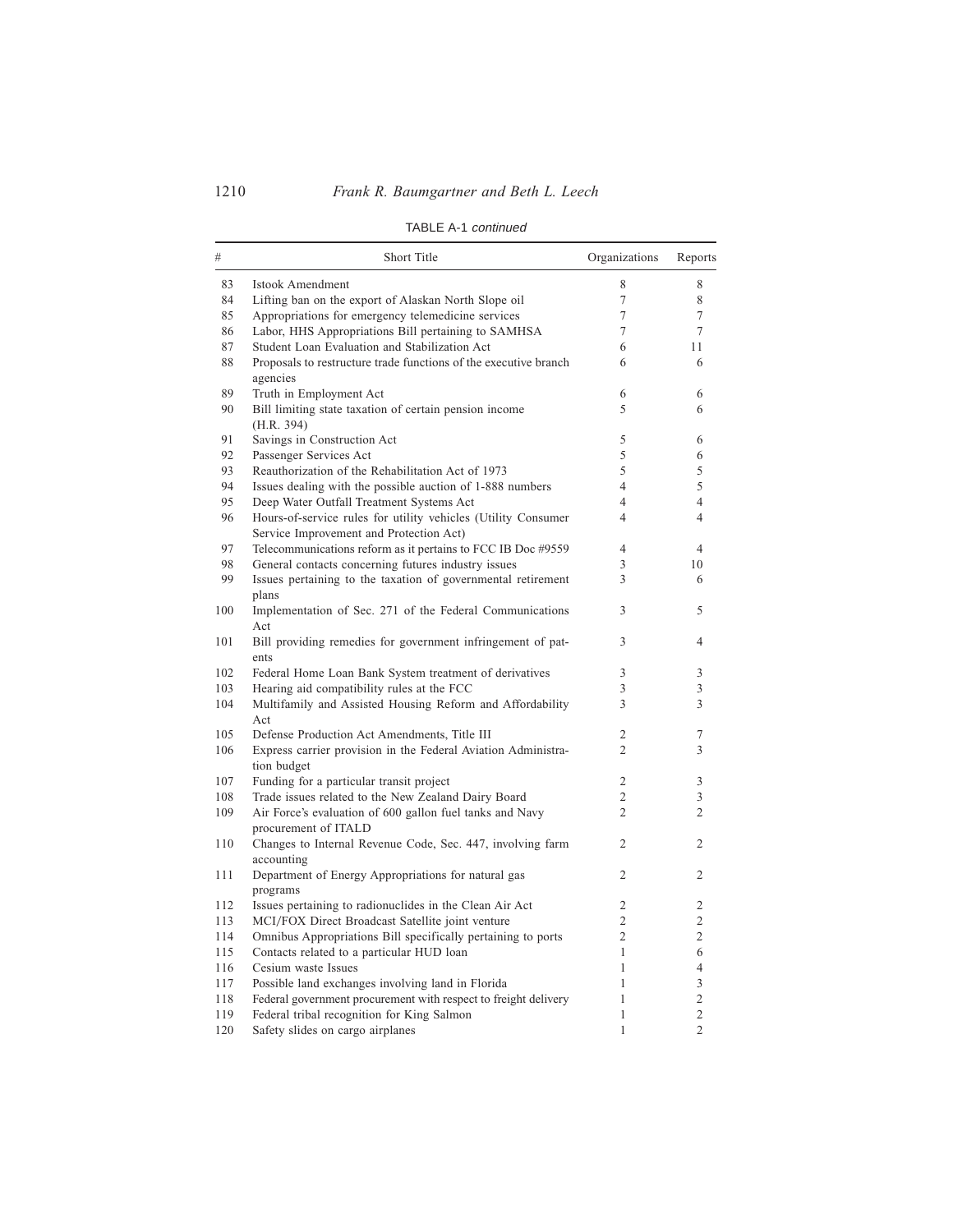| #   | <b>Short Title</b>                                                                           | Organizations | Reports |
|-----|----------------------------------------------------------------------------------------------|---------------|---------|
| 121 | Airline license for a particular airport                                                     |               |         |
| 122 | Appropriations for overseas refugee assistance                                               |               |         |
| 123 | Business license in China for registrant                                                     |               |         |
| 124 | Constructed conveyances amendments to the Clean Water Act                                    |               |         |
| 125 | EDA Discretionary Grant Outreach Clinic                                                      |               |         |
| 126 | EPA's consideration of bonded product's delisting petition                                   |               |         |
| 127 | FAA reauthorization, specifically provisions dealing with port<br>access for intercity buses |               |         |
| 128 | FHWA rule on warranties                                                                      |               |         |
| 129 | IRS, Social Security ruling to consolidate CALPERS pension<br>program                        |               |         |
| 130 | Provisions in the Telecommunications Act for early surrender<br>of analog channels           |               |         |
| 131 | RCRA Corrective Action Subpart S, proposed rulemaking                                        |               |         |
| 132 | Reuse of Fitzsimmons Army Medical Center                                                     |               |         |
| 133 | Sardis Lake Economic Development Project                                                     |               |         |
| 134 | Senate confirmation of General Tillch                                                        |               |         |
| 135 | State management of nongame species of wildlife                                              |               |         |
| 136 | The Compassion Credit Act                                                                    |               |         |
| 137 | U.S. Army Corps of Engineers Support Services                                                |               |         |

TABLE A-1 continued

include grassroots lobbying; the use of paid media such as radio, television, or print advertisements; and activities conducted in response to requests from government officials.

The random sample of issues that we use in this article was created by first constructing a list of every issue mentioned by any registrant in each of the 19,692 reports that were filed for the December 31, 1996, reporting deadline. This produced a list of 29,892 issue-mentions. Of course, many of these were mentioned by more than one registrant (and sometimes even more than once by the same registrant if, for example, the registrant both lobbied directly and hired a firm to assist it). We randomly selected a sample of 200 issues from this list of issue-mentions. This sampling procedure ensured that we would have a sample of lobbying issues weighted by the amount of lobbying that took place on those issues. That is, an issue that was mentioned 100 times by many different organizations would be in our sampling frame 100 times and would therefore have that many more chances of being included in our sample than an issue that was mentioned only once by a single organization. Our sample, therefore, consists of a random selection of cases of lobbying activity. After deleting duplicate entries (that is, where the same issue was mentioned more than once), we were left with a sample of 137 issues (see Appendix Table A-1 for the list of our issues).

For each issue that was chosen, we identified the nature of the issue by finding it in the *CQ Almanac* or through a legislative search in the Library of Con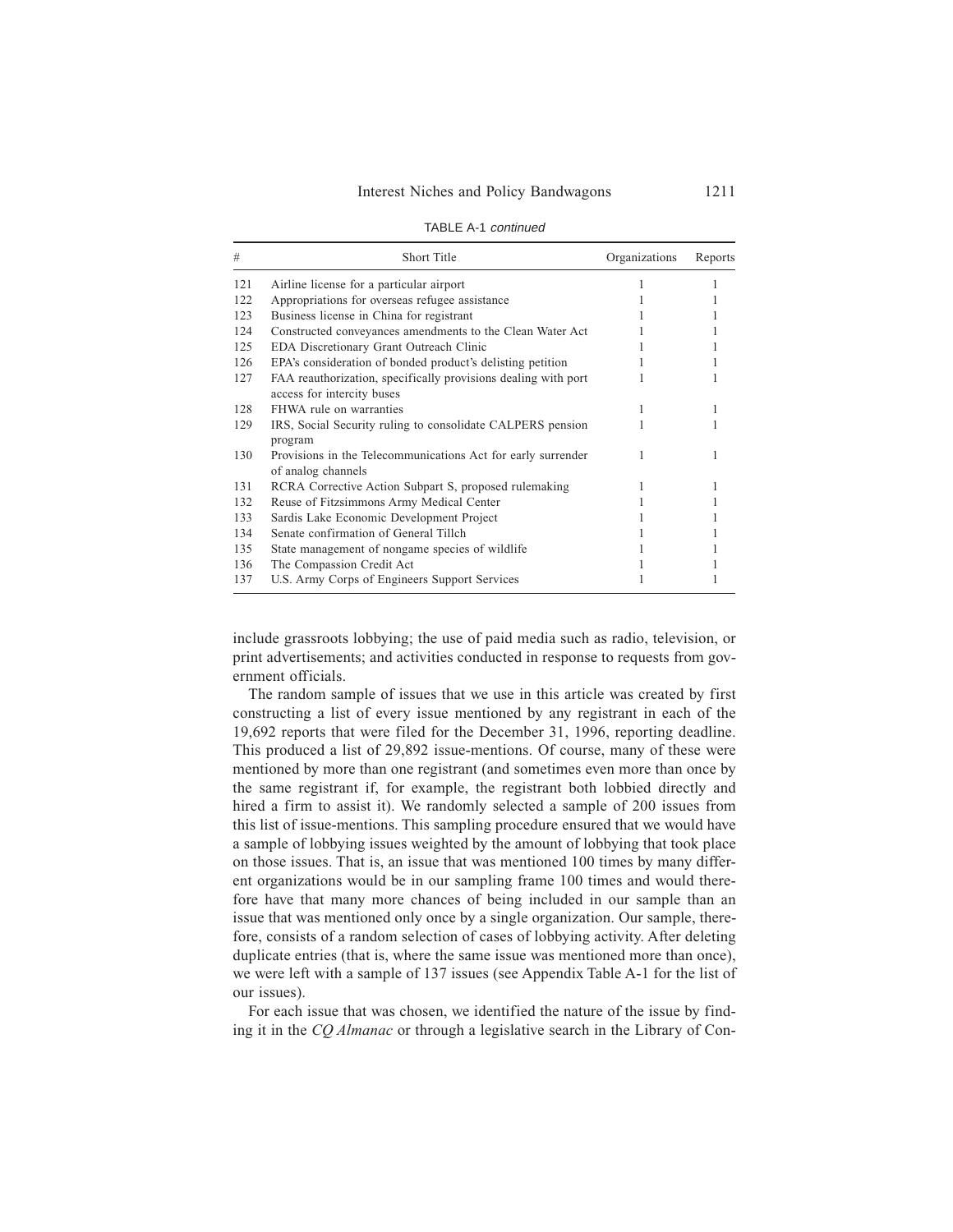gress' Thomas Web site. This led to the creation of a list of keywords and search strings, including bill numbers and regulation numbers. We used these search strings to scan our database to identify all other registrants who mentioned the same issue. The open-ended nature of the disclosure reports means that while most interest organizations mentioned specific bill numbers (e.g., H.R. 3255), others were more general or more specific. While some registrants would mention "defense reauthorizations," others might mention only a particular part of the same bill—"reuse of the Fitzsimmons Army Medical Center," for example. We designed our search procedures to take these ambiguities into account. Whenever a bill number or a broad issue was mentioned, we searched not only for relevant descriptors of the bill but also the various bill numbers that were related to that issue that year. Our keyword searches were designed to be broad and inclusive, bringing up all possible related issues. Our coders then painstakingly looked at each of the search word hits to determine whether it should be included in the issue database or whether it was a false hit.

*Manuscript submitted 16 August 2000 Final manuscript received 4 April 2001*

## References

- Baumgartner, Frank R., Jeffrey M. Berry, Marie Hojnacki, David Kimball, and Beth L. Leech. 2000. Advocacy and Policy Argumentation. Paper presented at the annual meeting of the American Political Science Association, Washington, DC.
- Baumgartner, Frank R., and Beth L. Leech. 1998. *Basic Interests: The Importance of Groups in Politics and in Political Science*. Princeton, NJ.: Princeton University Press.
- Baumgartner, Frank R., and Beth L. Leech. 1999. "Studying Interest Groups Using Lobbying Disclosure Reports." *VOX POP* 17(3): 1–3.
- Berry, Jeffrey M. 1997. *The Interest Group Society*. 3d ed. New York: HarperCollins.
- Berry, Jeffrey M. 1999. *The New Liberalism: The Rising Power of Citizen Groups*. Washington, DC: Brookings Institution.

Browne, William P. 1990. "Organized Interests and Their Issue Niches: A Search for Pluralism in a Policy Domain." *Journal of Politics* 52(2): 477–509.

- Browne, William P. 1995. *Cultivating Congress: Constituents, Issues, and Interests in Agricultural Policymaking*. Lawrence: University Press of Kansas.
- Caldeira, Gregory A., Marie Hojnacki, and John R. Wright. 2000. "The Lobbying Activities of Organized Interests in Federal Judicial Nominations." *Journal of Politics* 62(1): 51–69.
- Center for Responsive Politics. 1999. *Influence, Inc: The Bottom Line on Washington Lobbying*. http://www.opensecrets.org/lobbyists/index.asp.
- Furlong, Scott R. 1998. "The Lobbying Disclosure Act and Interest Group Lobbying Data: Two Steps Forward and One Step Back." *VOX POP* 17(3): 4–6.
- Goldstein, Kenneth M. 1999. *Interest Groups, Lobbying, and Participation in America*. New York: Cambridge University Press.
- Graves, W. Brooke. 1949. Administration of the Lobby Registration Provision of the Legislative Reorganization Act of 1946: An Analysis of Experience During the Eightieth Congress. A Report by the Library of Congress Legislative Reference Service. Washington, DC: Government Printing Office.
- Gray, Virginia, and David Lowery. 1996. *The Population Ecology of Interest Representation*. Ann Arbor: University of Michigan Press.